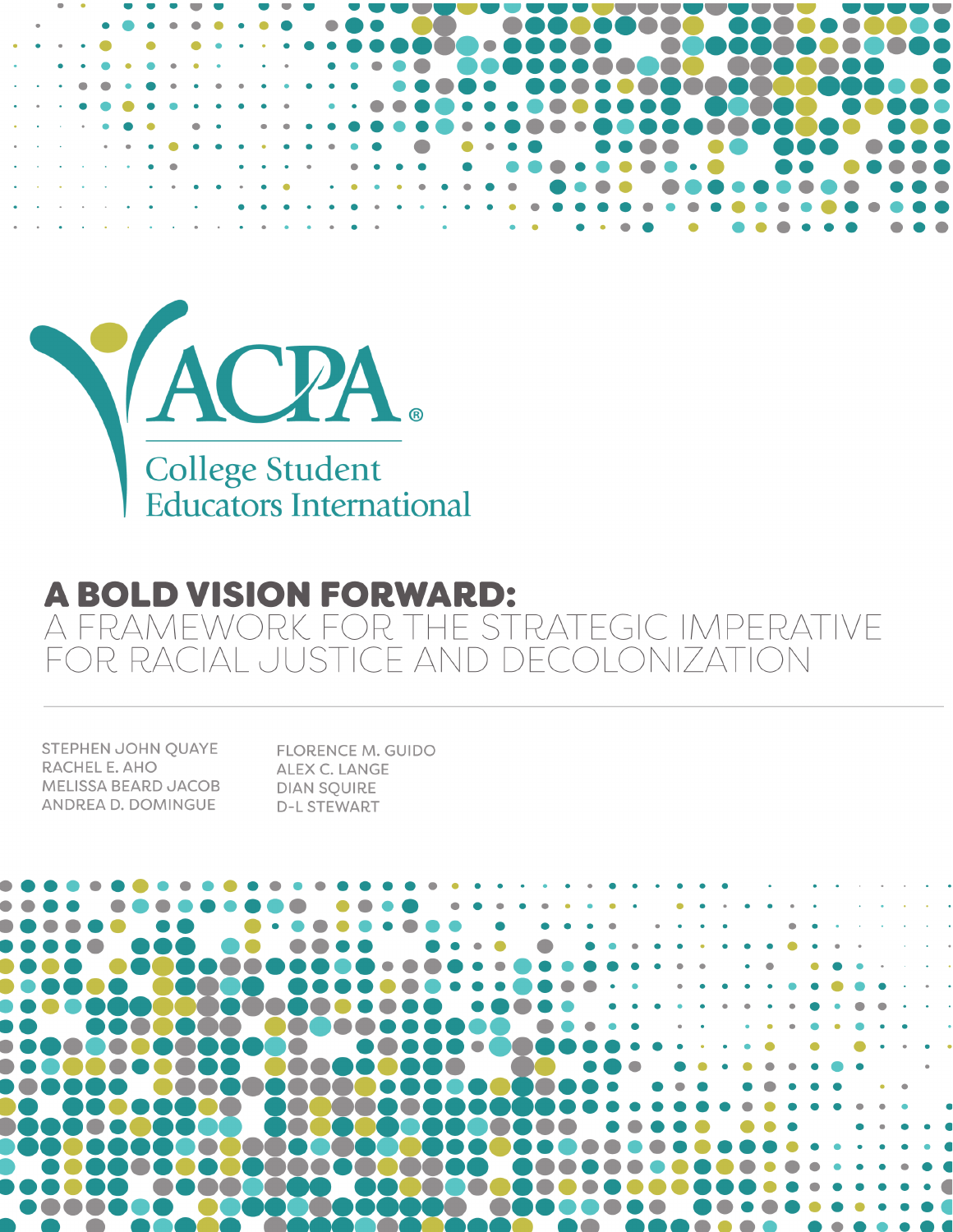updated September 9, 2019 ©2019 ACPA–College Student Educators International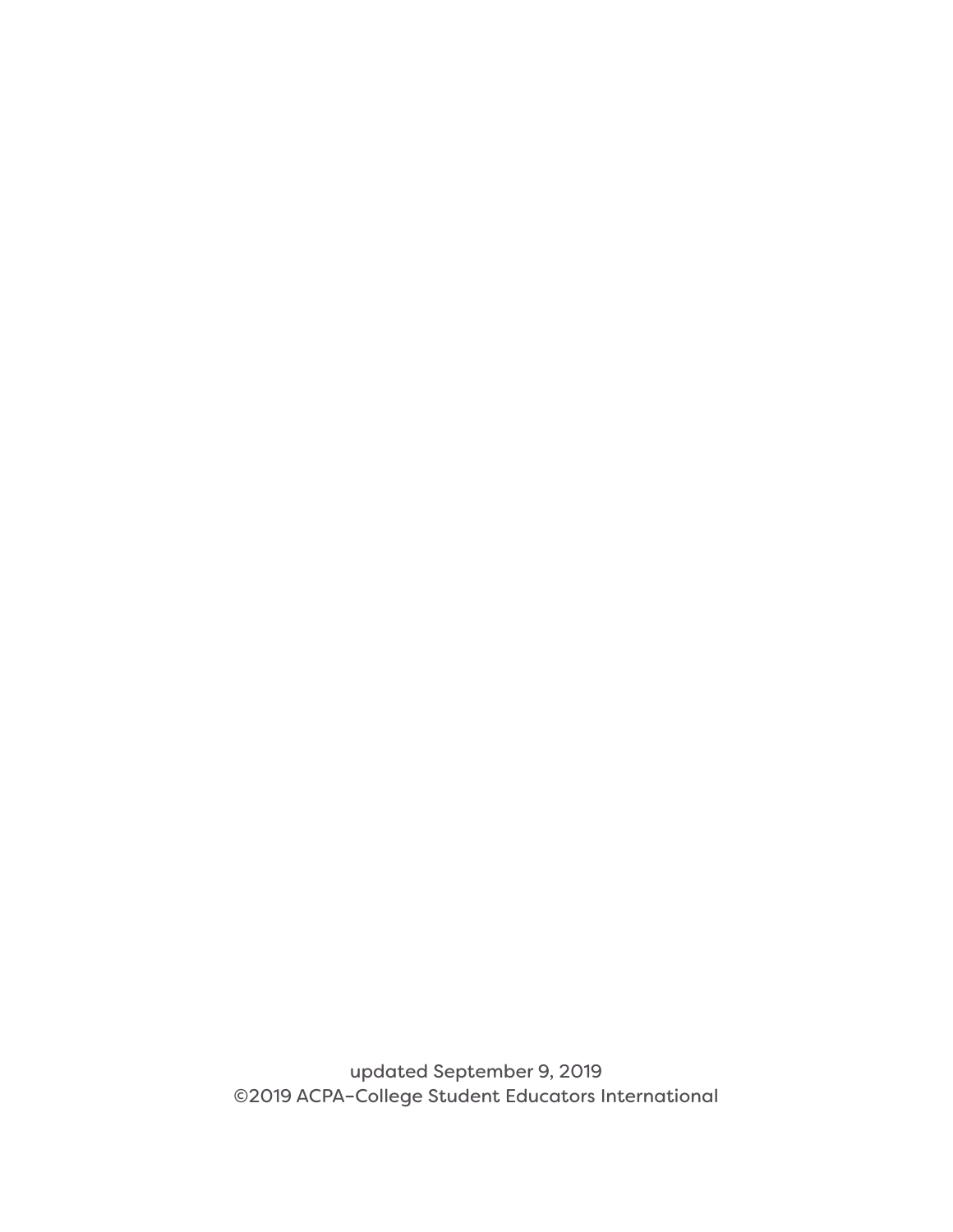#### **LAND ACKNOWLEDGEMENT**

We wrote this document in Detroit, Michigan, USA. We acknowledge that the land we met on has long served as a site of meeting and exchange amongst Indigenous peoples. Prior to the Indian Land Cession 66, the land now known as Detroit, Michigan was traditional territory to the Anishinaabek (Odawa, Potawatomi and Ojibwe), the Miami, the Peoria and Haudenosauneega Confederacy. We honor and respect the diverse Indigenous peoples connected to this territory on which we gathered.

#### **ACKNOWLEDGEMENTS**

We acknowledge the ACPA Commission Chairs for proposing the idea for this guiding document on the Strategic Imperative for Racial Justice and Decolonization in June 2018 at the ACPA Summer Leadership Meeting. The 2018 ACPA Convention team was also instrumental in facilitating caucusing for attendees for the first time at convention. We recognize their labor in developing a syllabus, which provided convention attendees with resources to help them understand racial justice and decolonization. Finally, we thank the ACPA Foundation for their generous financial support of the retreat where we were able to engage in dialogue and write this document.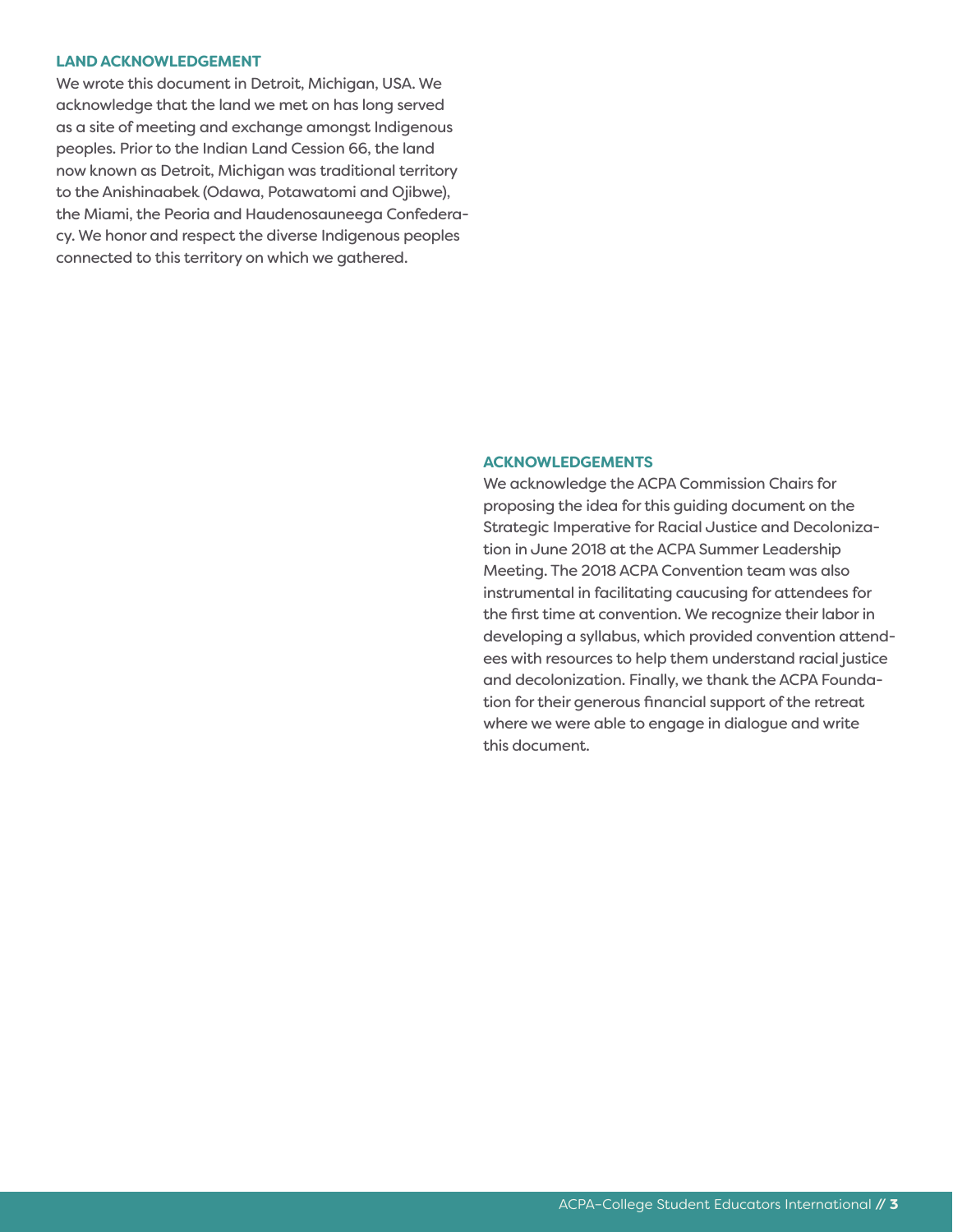#### **BEGINNING…**

*The work is not about resolving the challenges; the work is living in the midst of the challenge. -D-L* 

#### *Slash.*

*/ Occupying multiple sides Living in the tension Breathing… In and out Inhale / Exhale Seeking resolution Screaming for clarity Like a calm wind on a spring day And also feeling with the frostbitten hands That ache. Like open wounds And seek fixing Even knowing That fixing sometimes / now Means bigger fixing / later*

### *The whole time I just kept thinking, well, damn, I feel like I'm a settler colonizer. -Stephen*

*Whew. I know. It's a lot. We are asking a lot. Resist that voice That squeaky, mouse-like voice Telling you, you are different That you didn't oppress Assert your dominance Because You did.* 

*But I'm a Black queer woman, so, surely you don't mean me? But, also me. -Dre*

*It's you. Not me. Surely, it's someone else. Not me. I'm one of the good ones. Not me. I do social justice work. Not me. Do you not know I'm oppressed? Not me.* 

*You have experiences and you become aware, then you reflect, and you think about who am I and what I am doing, and how am I hurting people and what do I do differently? It doesn't stop. All those questions are gonna come up. -Flo* 

*All Those Damn questions. Too many of them. So. Many. This all feels so hopeless Like trying to grasp air So futile. Fleeting. / Freeing.*

*Freedom to openly practice ceremony on campus. Not having to be fearful of getting in trouble for smudging in residence halls or university buildings. Learning from the land, whose land are we on? No more apologies, stop apologizing. -Melissa* 

*I'm sorry. Are my sorries empty? Like a speckle of dust Thoughtless? Why do some apologize more? Darlin', you know why.*

*What does it mean to be human? Who defines humanhood? How does one prove humanhood to the oppressor? I don't believe in all this diversity work in the way that we think about it in our field because if we don't see each other as human, why would I even care to do that diversity work? I think the humanization piece is the core of what we should be focusing on. What makes you actually see someone as human? -Dian*

*My child, do not talk to strangers. Okay, momma. My child, do not take candy from strangers. Okay, momma. My child, do not open the door for strangers. Okay, momma. My child, be careful who you talk to. Okay, teacher. My child, you gotta do this work yourself. Okay, teacher. My child, did you not notice that you hurt that person? They're a stranger.*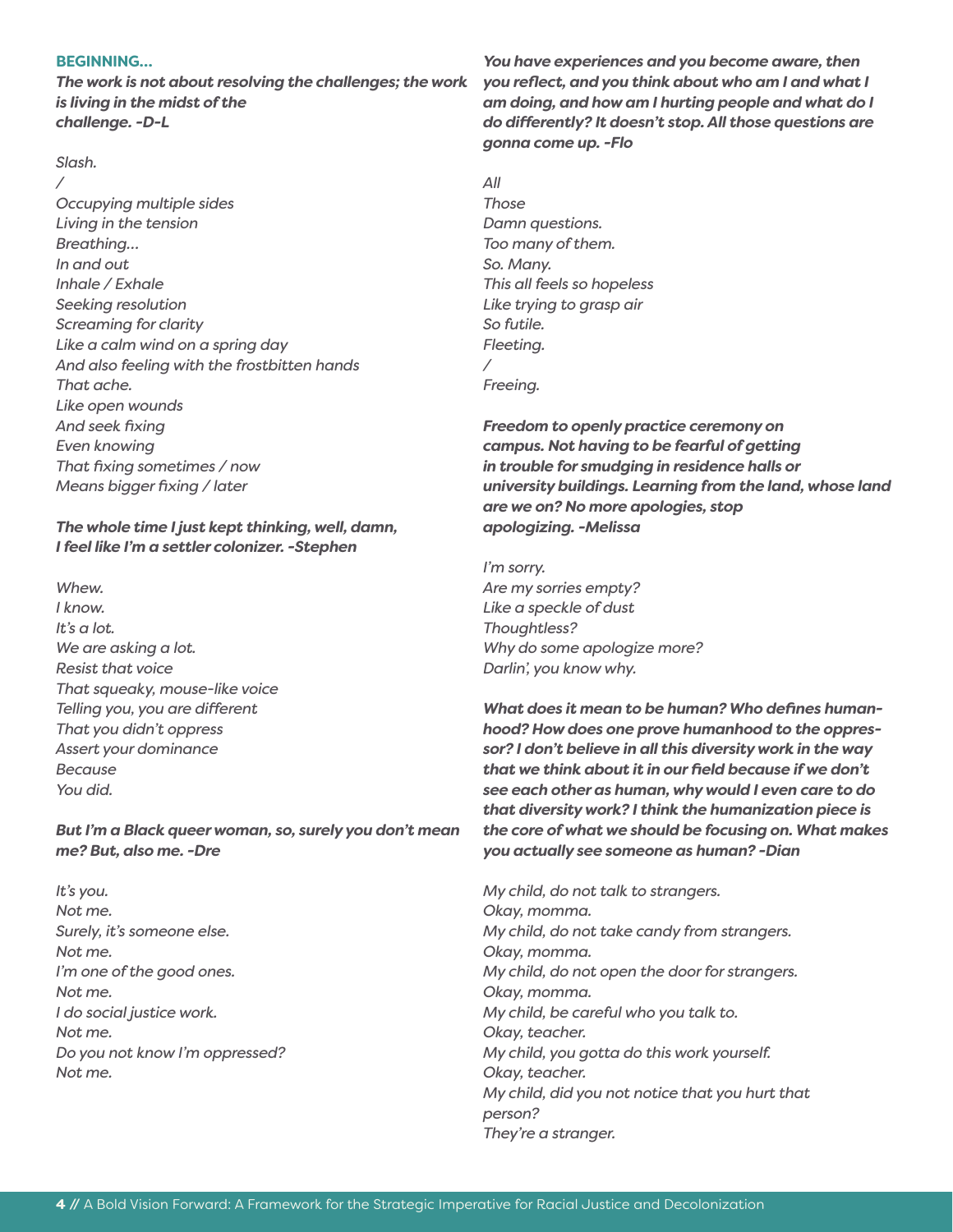*In a world where racial justice and decolonization are present is that there is no hindrance to a genuine relationship with someone else. Structures and systems prevent these relationships and make them possible in only certain settings. -Alex* 

*We cannot force genuine relationships Force is, after all, what propelled colonization Allowed it to fester Allowed it to bubble up Allowed it to become a reality*

*Boggs helped us see that [possibilities for racial justice and decolonization] without giving us a 1, 2, 3, here's how you do it. So, if we can accomplish the same thing, I think we will satisfy and give people enough, who are looking for that tangibleness, enough to maybe go off on, while at the same time, holding what we have named here-that there is not an answer. -Rachel*

*Won't you tell me how to do it? I can't. But, please? I can't. What about a small answer? I can't. What about some steps? I can't. But, I'm afraid. I know. And I'm confused. I know. And I need help. I know. And I'm unsure. I know. Okay, then, how about possibilities? I can.*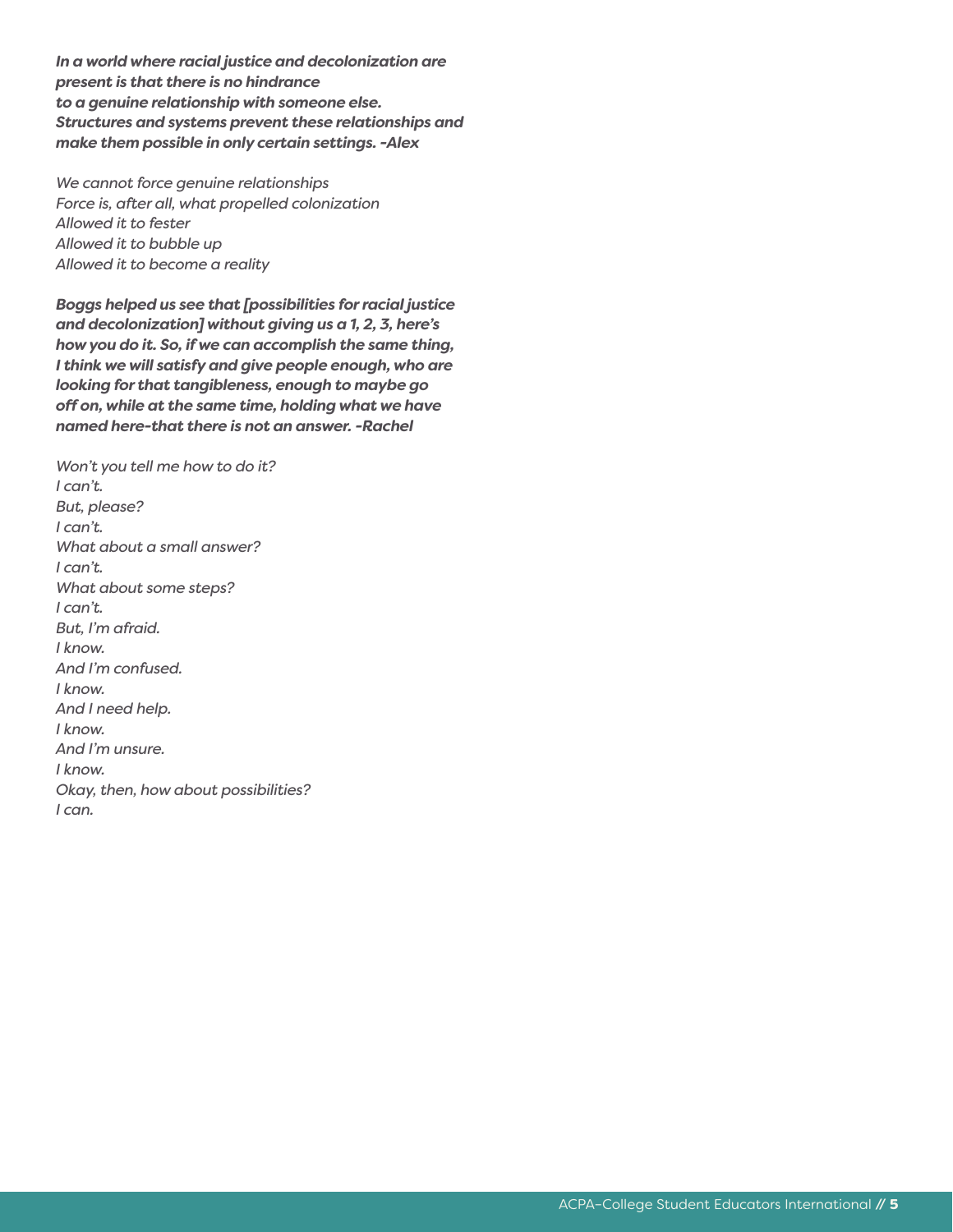### **WHY NOW?**

*The question is how to create windows and doors for people who believe in justice to enter. - Angela Davis (2016)* 

The realities of inequity and injustice, particularly targeting Indigenous and racially minoritized peoples in the U.S. and globally, continue to confront us. Systems of racism, White supremacy, and settler colonialism intersect with structures of classism, ableism, genderism, heterosexism, and nationalism to create situations of increasing jeopardy for Indigenous and racially minoritized peoples. Gentrification, mass incarceration, underdevelopment, and disinvestment make these communities vulnerable while normalizing and increasing the power and advantages afforded to whiteness, wealth, and coloniality.

Our college and university campuses are not insulated from these conditions. In fact, policies and practices within postsecondary education contribute to, exacerbate, and profit from these intersectional systems of exclusion and dehumanization. As a result, colleges and universities become homes for circumstances that reproduce outcomes of push-out and exclusion, as well as tokenism and exceptionalism. The institutional promotion of grit, resilience, and belongingness subject Indigenous and racially minoritized students to rhetorics of disadvantage that presume they are in need of fixing, instead of our institutions. We must put the focus on institutions, institutional systems, and the people who reproduce and profit from the societal disadvantaging of Indigenous and racially minoritized communities.

As former ACPA President Donna A. Lee shared in 2016:

*Our work as student affairs educators is transformative, thoughtful, leading, and catalytic; our commitment to equity, inclusion, and justice is even more present. This is a time for us to boldly move forward as a profession and as an Association. In order to move in this boldness, it is important that we intentionally and strategically direct our energies, time, and resources. (Strategic Imperative for Racial Justice and Decolonization, History, para. 2)*

Given our societal context, it is imperative we clearly enunciate our intentions and direct our action toward the possibilities of being and becoming what activist and scholar Grace Lee Boggs (2011) envisioned, "the leaders we've been looking for" (p. 159).

#### **SETTLER COLONIALISM**

These realities of inequities and oppression necessitate paying attention to both racial justice and decolonization. Before student affairs educators can discuss what racial justice and decolonization mean, they should also be clear about the historical past of the country known as the United States of America and how it links to the field of student affairs. Indeed, the injustices that we write about in this document extend back to the settler colonial past and present and its linkage to colleges and universities; simply put, student affairs is an articulation of settler colonialism (Dunbar-Ortiz, 2014, Squire, Williams, & Tuitt, 2018; Wilder, 2013). Within an educational setting, dehumanization occurs when one is not able to bring their full selves to the postsecondary environment or has had their full self stolen. This dehumanization process occurs by way of oppressive forces, such as Indigenous erasure, anti-Black racism, whiteness's technologies, sexism, and ableism. These dominating forces, supplemented by imperialist capitalism (or what we will call neoliberalism), lend themselves to the eradication of humanity, something on which we intend to push back in this document.

Settler colonialism is the process by which land and bodies become property, something to be owned and used. Land and bodies then become open for consumption, exploitation, production, and destruction. As a result of such transformation of bodies and land to property, there is a reification of hegemonic whiteness (e.g., whiteness as property; Harris, 1993), Native/Indigenous erasure, and anti-Black racism. Settler colonialism is an ever-present and changing technology of domination. One may think of settler colonialism as something that has happened; instead, we urge the reader to understand it as something that is happening and therefore, always morphing, changing articulations, and impacting people differently across space and time (Kanuanui, 2016; la paperson, 2017; Tuck & Yang, 2012; Steinman, 2016; TallBear, 2015; Tengan, 2008; Wolfe, 2006). These technologies of domination are articulated in law, policy, and ways of being. They manifest in various forms of privilege that are exposed and exploited on campuses. This privilege is also articulated in the ways that campuses desire land, use land, and take land.

Because settler colonialism props whiteness up as the most desirable articulation of society, it also creates racial hierarchies. In this way, society arrives at anti-Black racism. Racism, particularly anti-Black racism, is a necessary outcome for the continuation of whiteness. In understanding whiteness as property, one can understand that not only did white people steal land from Native people and make Black people into property, they also ensured that only white people could own land, and almost all slaves were not white (Harris, 1993). Whiteness as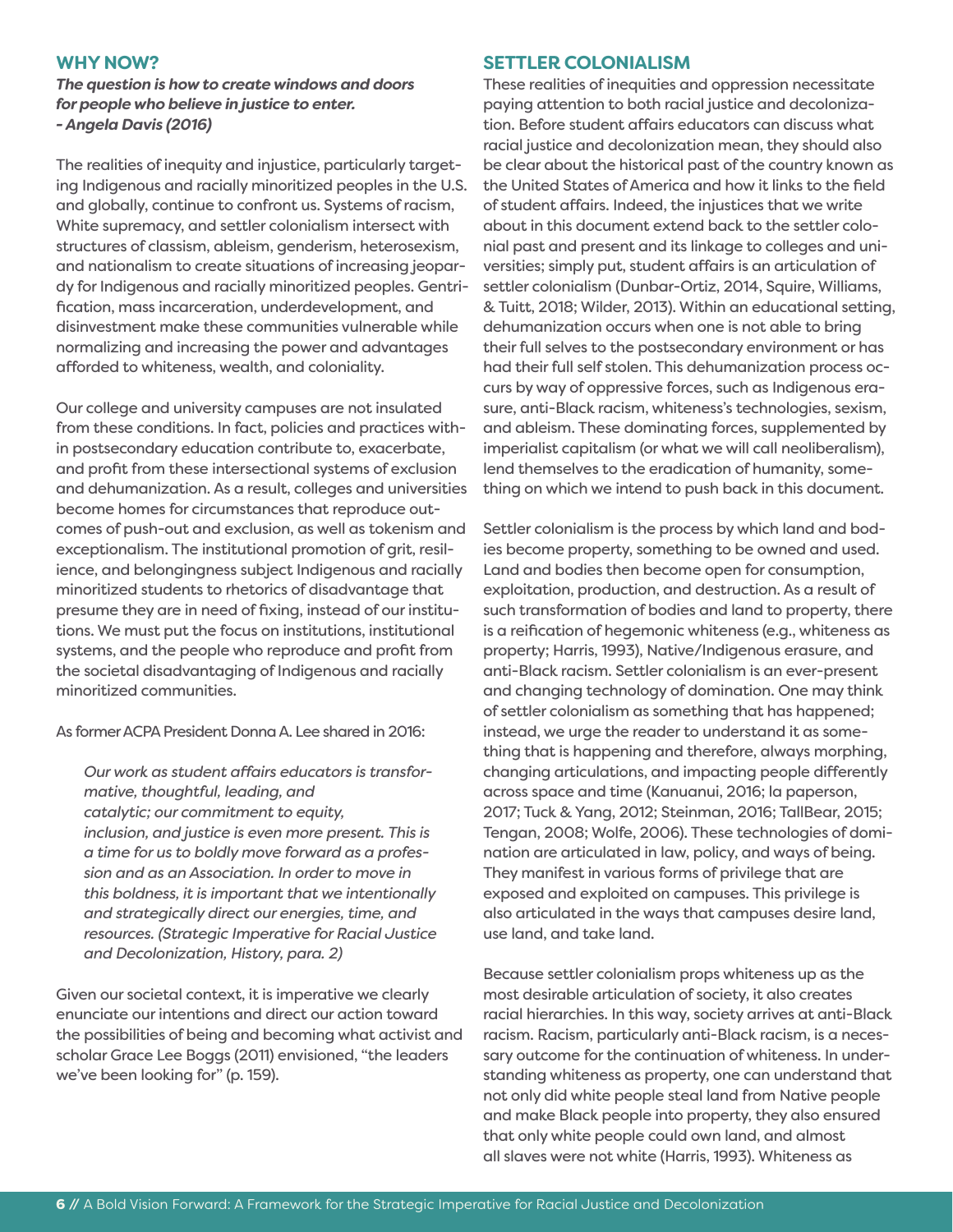property thereby created a racial hierarchy and encoded in U.S. law what it meant to be white and the rights given to white people by the nature of their whiteness. This re-encoding of racial privilege/property rights linked to law continues to permeate U.S. socio-cultural environments today. One sees this in the challenge to affirmative action and the clashing understandings of who deserves the right to "tangibly and economically valuable benefits" (Harris, 1993, p. 1726), including access to higher education (Poon et al, 2019).

Lastly, in understanding Native/Indigenous erasure, something we revisit in a later section, one must understand that land is of primary importance. No being can exist without land. Therefore, settler colonialism works to make land ownable and, as a result, makes those who are on these Native lands erasable. To be clear, universities sit on, expand on, and profit from stolen lands (e.g., Land Grant Universities; Historically Black Colleges and Universities; la paperson, 2017; Wilder, 2013). Every time one decides to build new residence halls, we, as institutional agents, expand onto stolen Native land without consideration of past histories. Every time students take service trips to build homes on colonized lands for non-Native peoples, the student affairs profession engages in settler colonization. As a result of such taking of land, Indigenous lifeways and knowledge systems are destroyed or co-opted. Before there was biology, agronomy, astronomy, physics, and architecture, Native peoples were living and thriving in systems that utilized these concepts in their every day (Dubar-Ortiz, 2014). As settlers came, they took those knowledges and renamed them; or they attempted (and sometimes succeeded in) eradicating them all together. As our field continues to ignore the values, lifeways, and knowledge systems that existed before the creation of the field, it engages in settler colonialism. We encourage readers to continue to read works that explicate more fully hegemonic whiteness, anti-Black racism, and Indigenous erasure. One can look at the resources on the ACPA website as well as the references list of this document.

Admittedly, settler colonialism can be difficult to comprehend because it is an ever-changing and often less-visible and less-discussed articulation of how our society operates. One term that one often recognized in higher education literature is neoliberalism. Neoliberalism is a newer concept, created to understand the political actions that emerged out of understanding shifts in governmental leadership and decision-making in the 1970-80's. One can use neoliberalism to help explain the behaviors of how universities operate, but neoliberalism does not inherently include examinations of settler colonialism.

Neoliberalism is a societal mindset, political theory, and set of practices that aim to deregulate capitalism in order to maximize private gain and minimize social welfare including personal human dignity (Squire, 2016). Globalization and imperialism (features of settler colonialism) are key to neoliberalism's success. Neoliberalism requires the free flowing exchange of goods, ideas, and ways of being that "transcend national borders" (Ordorika & Lloyd, 2015, p. 137). Neoliberalism articulates itself through the eradication of a country's or a community's cultural, political, and social idiosyncrasies in the name of private gain. It might also show up in the gentrification of neighborhoods that pushout communities of color in order to build private residence halls, the commodification of bodies of color in admissions booklets to lure in more students of color or to raise rankings on diversity indices, and fiscal austerity measures that reduce funding to higher education and rely solely on quantitative metrics of success rather than the positive moral, ethical, and social impacts of education (Hamer & Lang, 2015). A neoliberal actor might evoke ideas of freedom, liberty, or free choice to forward their aims thereby utilizing imperialistic principles for economic and social domination when the communities they claim to support are injured in the end (Altbach, 2016).

One can clearly notice the intertwinings of settler colonialism and neoliberalism. However, settler colonialism describes an entirety of the past and present functioning of the country that does not forget how this country, as it is currently known, was created. Neoliberalism as a newer theory, born out of understanding political actions in and around the 1970-80s, can, but does not always, include explicit analyses of how racism, Indigenous erasure, or whiteness function and may only focus on economics.

# **RACIAL JUSTICE AND DECOLONIZATION DEFINED**

Given the discussion of settler colonialism, including whiteness, Indigenous erasure, and anti-Black racism above, we now turn to defining racial justice and decolonization. Race is a social construct that was developed to justify white supremacy and to sustain the industries of Indigenous erasure and the African enslavement that resulted from it (Kendi, 2016). Racism - the coordination of legislative and economic policies, social norms, and cultural practices to minoritize and oppress non-white peoples - cooperates with other systems and structures, such as nativism and xenophobia to mark who the "Other" is both in the United States and globally. We acknowledge that colorism and (religio)ethnocentrism predate the formal articulation and practices of racism which have been exported from the United States throughout the world. Further, colorism, (religio)ethnocentrism, and racism are interrelated and currently linked.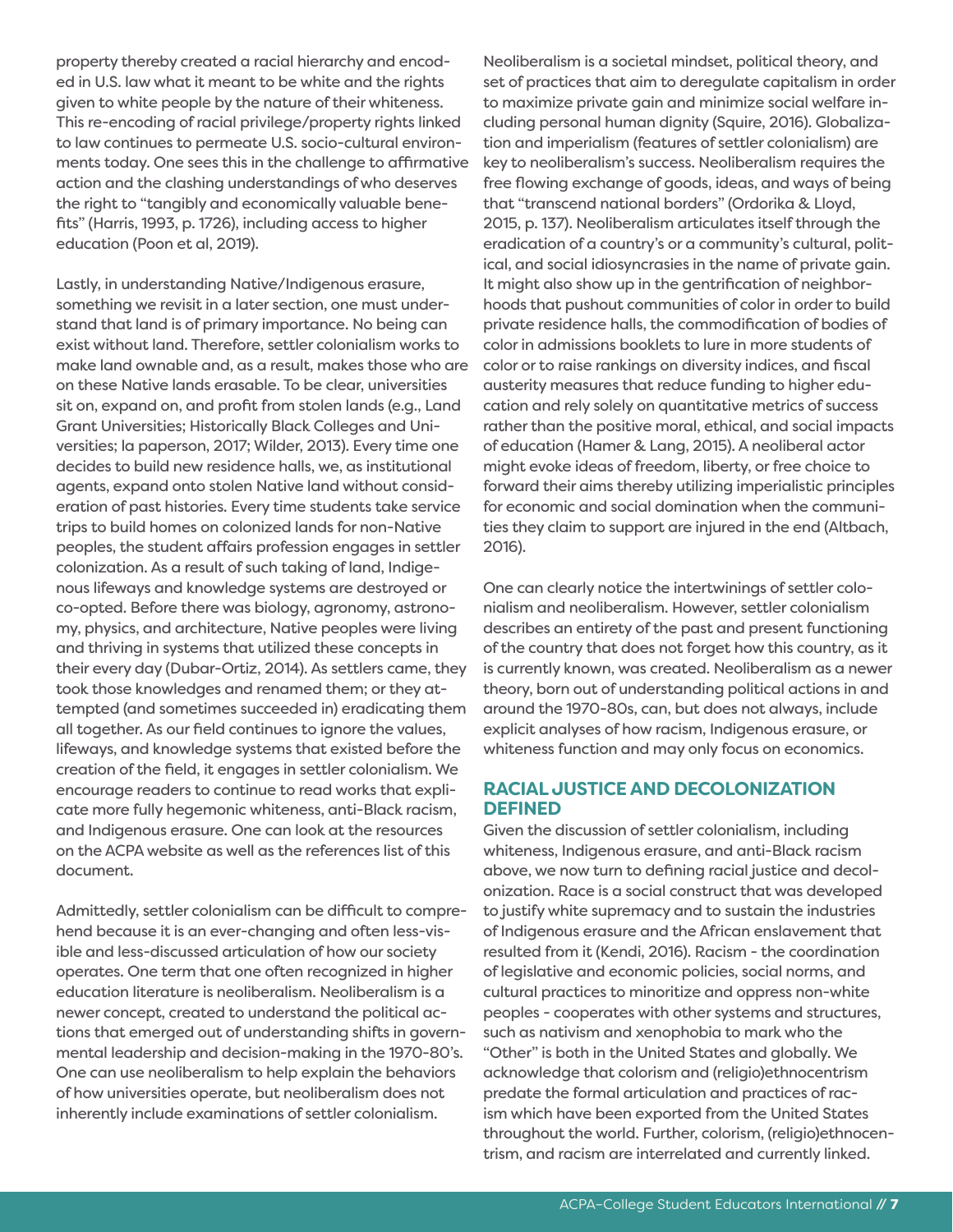There is an intersection of the rise of anti-immigrant sentiment and policies throughout Europe and the United States with the creation of racialized Others based on colorism and (religio)ethnocentrism.

Therefore, racial justice seeks the critique, dismantling, and transformation of the systems and structures of white supremacy, racism, and its coordinates with nativism, colorism, and (religio)ethnocentrism. Several philosophies have emerged historically and are currently practiced that seek to rebuke racism, including non-racist and anti-racist philosophies (Kendi, 2016). Non-racist philosophies rhetorically oppose racism and seek equality of opportunities and outcomes between white people and Black, Indigenous, Asian, Latinx, and other racialized groups. However, as Kendi (2016) explained, non-racist philosophies and activism do not seek the dismantling of the racist logics that underpin racism (e.g., that there is an achievement gap between white students and other racialized groups). Anti-racist philosophies and activism, however, seek to supplant and transform racial logics, and thus, work toward dismantling racism and transforming society. Adopting a stance for racial justice in student affairs and higher education is an active, not passive, position. Moreover, a racially just stance takes a deliberate anti-racist posture that rejects logics of racial comparison, the assumption of whiteness as a cultural and social norm, and approaches which seek to target racially minoritized students, staff, and faculty for reform efforts.

Similar to racial justice, decolonization seeks to unsettle, albeit in distinct and unique ways, oppressive structures of power and privilege. Specifically, decolonization has a decided focus on "the repatriation of Indigenous land and life" (Tuck & Yang, 2012, p. 1) and can (largely) be defined in this way. The need for repatriation is a direct result of both external and internal colonialism whereby the expropriation of natural resources and the biopolitical and geopolitical management of people and land have and continue to be perpetuated through settler colonial relations. A clear focus on repatriation means that "decolonization is not a metaphor" (Tuck & Yang, 2012, p. 3).

The ask of decolonization is different from that of indigenization, complementary as they might be. The work of indigenization is often focused on centering or integrating Indigenous ways of knowing, being, and meaning making throughout communities. The work of decolonization asks for something different by way of repatriation. Both worthy and important goals, we must acknowledge that decolonization "is a distinct project from other civil and human-rights based social justice projects" (Tuck & Yang, 2012, p. 2). It is asking for something different, "and cannot easily be grafted onto pre-existing discourses/ frames, even if they are critical, even if they are

anti-racist, even if they are justice frameworks" (Tuck & Yang, 2012, p. 2-3).

We recognize that Indigenous people may or may not see themselves as holding a racial identity. Moreover, we are aware that Indigenous identities are politicized and defined in unique ways by governmental entities and that these regulations along with urbanization have significant implications for tribal membership, marriage and relationship decision making, and tribal sustainability. Yet, racial justice and decolonization are not oppositional or unrelated. Rather, they work together to call out the settler colonialism and its material effects that have shaped the histories and presents of both Indigenous peoples of sovereign nations and the racializing totalities of white supremacy. Both racial justice and decolonization seek to unsettle past and current injustices and their realization seeks to upend and realize new possibilities.

# **BRIEF HISTORY OF THE IMPERATIVE**

There are moments in life when our purpose and perspective are reevaluated. ACPA came to this moment after repeated campus uprisings fueled by continued race-based oppression, a continued history of inequality, and the reemergence of nationalistic movements in the USA. These events visibly impacted the job of student affairs educators around the world. On November 17-21, 2016, the Governing Board, Assembly Leadership, and International Office gathered in Alexandria, VA, USA to discuss issues related to mission, values, and the future of ACPA. As Past President Donna A. Lee wrote to the ACPA membership a week later: "We departed from that retreat inspired and energized, emboldened by our capacity to effect change in a world that has been impacted by ubiquitous change, turmoil, and pain" (Strategic Imperative for Racial Justice and Decolonization, history, para. 2). In this spirit, the Strategic Imperative for Racial Justice was created.

During the 2017 Convention in Columbus, OH, USA, the Association held three Collective Imagining Sessions. During these sessions, almost 200 ACPA members provided feedback about the Strategic Imperative. Shortly after convention, ACPA leadership integrated decolonization into the Imperative in order to direct our attention toward the settler colonial history and on-going violence pointed toward Native, Indigenous, Aboriginal, and First Nations people around the globe. Hence, the Strategic Imperative for Racial Justice and Decolonization was born.

The late addition of decolonization hinted to the shortcomings of some of our knowledge systems. We have all been strengthened by the acknowledgement of the shortcoming and the continued work around understanding decolonization as a concept and action. Clearly clarifying how to respond to what we have long ignored,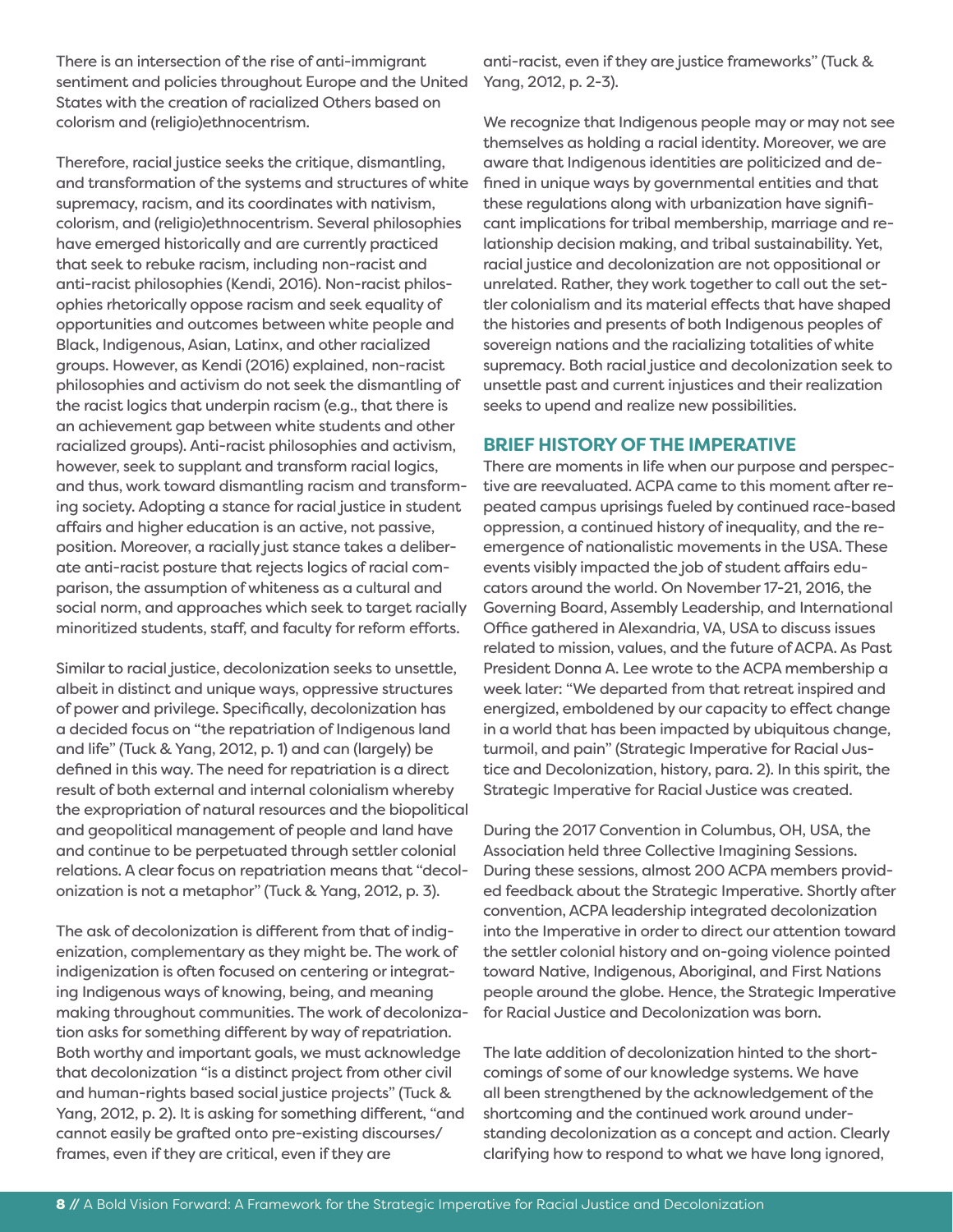hooks (1994) proclaimed, "I never wish to see a critique of this blind spot overshadow anyone's...capacity to learn from the insights" (p. 49). Decolonization made sense to include because it complicated our understanding of the birth of racial injustice (namely anti-Black racism and white supremacy) and continues to impact undergraduate and graduate students, student affairs educators, university administrators and staff, and faculty. Additionally, Native, Indigenous, Aboriginal, and First Nations people exist in the USA dissimilarly from other communities of color as they are the only group referenced in the USA Constitution, and therefore, have political, racial, ethnic, and tribal identities that are controlled by the USA government. In the midst of today's social upheaval, we are reminded that "oftentimes a particular conjunctural set of conditions will arise, a particular conjuncture, and it reveals the opportunity to accomplish something" (Davis, 2016, p. 29). ACPA's conjunctural moment continues to unfold, yet clearly, the opportunity to effect change in the student affairs field is now.

### **WHY US? WHY THIS DOCUMENT?**

*We need to have a clear sense of what is dying, what is growing, and what has yet to be born in this phase of transition. We must move toward the future lacking a clear-cut blueprint of what is to be done and shedding a dogmatic sense of the eternal truth but carrying with us a shared sense of the awareness, values, methods, and relationships necessary to navigate these uncharted waters. (Boggs, 2011, p. 21)*

When the ACPA Governing Board decided to center racial justice and decolonization, ACPA committed to moving "toward the future lacking a clear-cut blueprint" (Boggs, 2011, p. 21) for how to do so. Knowing this important work could not only reside among Governing Board members and Assembly leadership, Stephen John Quaye (the 2018-2019 ACPA Past President) invited a group of student affairs educators and faculty holding different social identities, longevity in the profession, and expertise to embrace Boggs's call for "the leaders we've been waiting for." People in this collective have also been involved in ongoing conversations with each other and ACPA constituents across the Association and within the field, thereby, allowing us to bring a broader set of knowledge to the table.

When we gathered in Detroit, Michigan, USA to engage in dialogue about this guiding document and began to draft it, we questioned if we wanted to mention explicitly the salient identities we hold and discuss how those identities inform our perspectives as authors. Several people immediately pushed back at doing so for the exhaustion of continually making known our minoritized identities and how the listing of identities can seem trivial at times.

For example, knowing that some of us identify as queer, Black, trans, white, or Indigenous offers readers the mix of identities of the authors of this document, but what does knowing this mean for how readers make sense of our ideas? Are readers more or less suspicious of ideas from authors holding more dominant identities? Does holding more minoritized identities give us more credibility? To us, what is most important is knowing the meaning we make of our identities and what we value as writers and humans.

One alternative to simply listing our identities is to endorse Patel's (2016) suggestions for how researchers approach their work. Patel advocates that researchers respond to three questions: why me, why this particular study, and why now? Having already conveyed the urgency of now, in this section, we respond to the question: Why us?

When Stephen brought this group of educators together, he wanted people who embraced a particular set of values and worked to live those values out loud. Three values matter and help clarify "why us": (1) the belief in stories and human dignity, (2) an openness to feedback with love and compassion, and (3) the importance of a both/and stance. Although these values are connected, we discuss each below separately for ease of understanding and then bring them together in an example.

First, we value a willingness to honor the dignity of each person's story and believe in their humanity. Racism and colonization have taught many of us to fend for ourselves, believe that we do not matter, and engage people with suspicion, since both systems of oppression are inherently rooted in power over others. As authors, we value stories and believe in each person's worth and dignity. This meant taking time to share who we are with each other, but more importantly, practicing active listening skills that prioritized the voices and experiences each of us brings to this process. For example, on the second day of our writing retreat, we began with individual processing and dreaming about what a racially just and decolonized world would look like. As each of us shared our dream, we validated each person's vision and sharing. Resisting the urge to interrupt and respond immediately, we prioritized silence to ensure we heard all of the speaker's ideas. We embraced dreaming and hoping as vulnerable acts, since we are socialized to critique immediately ideas offered in other environments.

Second, we value an openness to feedback rooted in compassion and love. Giving and receiving feedback is hard. At times, what makes doing so hard is that we often believe we hold a truth that we must share with the person and that our honest sharing can ruin the person's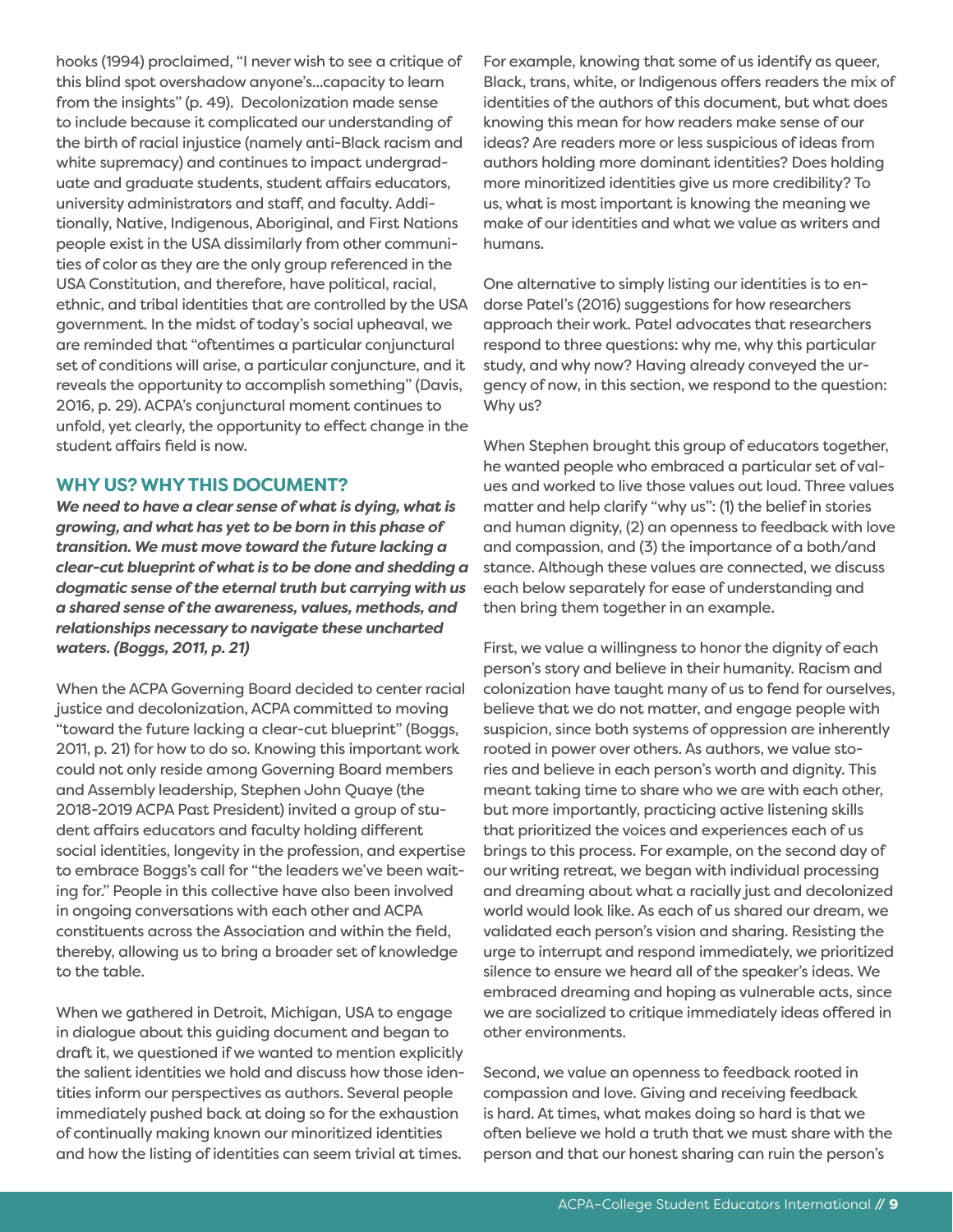day or impact them. This mindset is rooted in the assumption that we hold the one truth out there, and our job is to give it to the person whose job, then, is to receive it without becoming defensive. The belief in the rightness of our feedback, and that the receiver's job is to accept our feedback, is embedded in our underlying assumptions (Kegan & Lahey, 2001). Asking ourselves the following questions can help us figure out those tacit assumptions: "What really is my operating assumption here? What do I think about it? What are some of the costs I might pay for holding it? In what kind of situation? What are some of the benefits" (Kegan & Lahey, 2001, p. 130)? In our conversations and writing, we worked to resist this version of feedback, and instead, embraced the mindset that each person has one perspective to offer, and each person offers their one perspective with compassion, knowing they might be inaccurate or wrong and that there are many other views to consider. In the same vein, we share this document with readers with an openness to feedback.

We also value both/and thinking. Let us return to the way we began this section—thinking about the listing of our salient identities. In our conversations at the retreat and after, we wondered whether our choice not to list our salient identities let us off the hook. There was a time when researchers and authors were not explicit about their identities; now, listing of identities via positionality statements has almost become so ubiquitous, much like land acknowledgements and sharing one's pronouns (Manion, 2018), that they have lost their original meaning. Does that mean just because something has become commonplace we should not do it? Absolutely not. It means we can critique the loss of meaning over actions that have redundancy and still embrace the importance of doing so while seeking continued avenues for making our actions meaningful (Pillow, 2003).

We respond to the question of "why this document?" by weaving our three values together in an example. When the Governing Board announced the adoption of the Strategic Imperative for Racial Justice and Decolonization, many members acknowledged they were on board with the Imperative but needed guidance on what the Imperative meant for their work as educators. This guiding document is a response to this need. For months, many of us pushed back against crafting such a document believing we did not need to provide a top-ten list or best practices for racial justice and decolonization (and we do not believe we have done so here). We wanted to scream, Just Do Something! We wanted members to embrace complexity and lack of answers and just do something within their spheres of influence. Ultimately, we can push back against the need for an "answers document" and still offer ideas for readers to consider. We can embrace the messiness of racial justice and decolonization

and still take action steps in our circles. We can know we do not hold all the knowledge about this topic and still put some ideas in writing to move student affairs educators, students, faculty, staff and university administrators forward.

In some ways, our exhaustion with the question of "what should we do" is rooted in our own minoritized identities and the labor in which we so often engage in these identities, as well as the difficulty, at times, of having compassion for those needing guidance. Members' (who hold many dominant identities) feedback was clear: we need some help. Centering love and compassion with feedback does not mean we do not hold people accountable for doing their own learning. It means sometimes giving difficult feedback that we are too drained to center someone else's needs. As educators who believe people can learn, grow, and develop, we offer guidance, modeling, and feedback that provide possibilities for enriched learning.

The crux of why all of this matters is because of our first value -- that we believe in the power of stories and our dignity as human beings. Clamoring for answers, we know, is so often rooted in fear of messing up and causing pain. Knowing that hurt and pain can challenge the dignity of the same people we are invested in loving, we sometimes crave certainty prior to doing anything. In these instances, fear holds us back in myriad ways. As educators and authors, we know this fear, and prioritize acting even in the midst of it because lives literally are at stake.

This document provides guideposts for thinking about what the Imperative looks like in practice with these three values that brought us together woven throughout our writing. We share examples throughout to help crystallize our ideas and also ask readers to do the hard work of translating these guides into their own circles of influence as well as pushing beyond them. We ask that readers move beyond fear, embrace that they are "the leaders we've been waiting for," and let go of "what is dying" (Boggs, 2011, p. 21) so that they can embrace "what is growing and what has yet to be born" (Boggs, 2011, p. 21).

### **BUILDING SELF-AWARENESS**

To become "the leaders we've been waiting for" requires student affairs educators to first engage in self-awareness. In short, we must develop and nurture a mindset and way of being that prepares us to enact new possibility frameworks for our practice. Such preparation takes time, emotional energy, and an active dismantlement of the resistance within ourselves as the type of work we are suggesting within this framework does not come easily. Without a firm foundation of self-awareness, student affairs educators risk teaching from abstraction, thus fur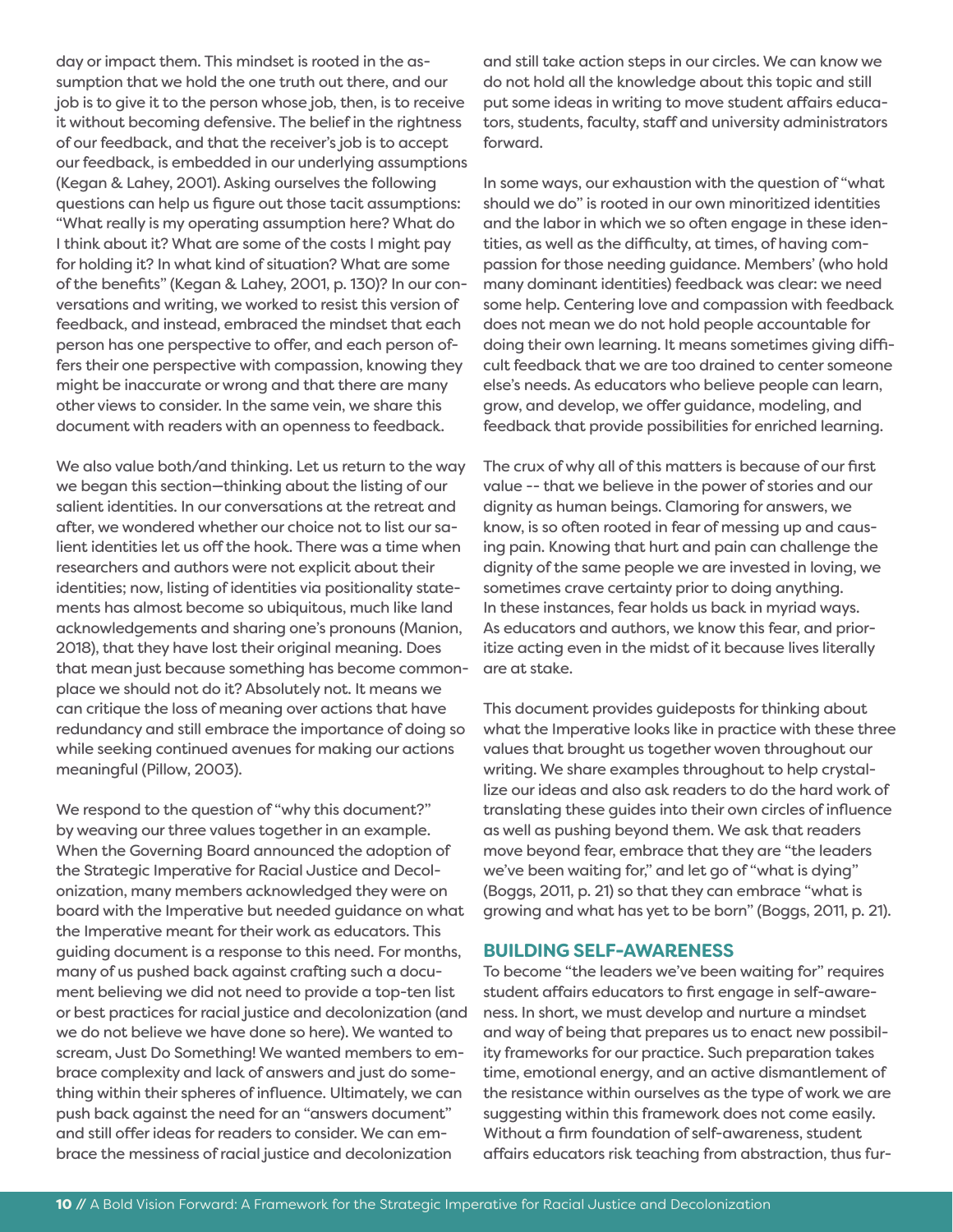ther widening the gaps between espoused and enacted change. In doing so, our efforts become nullified and our impact stunted.

To counter such abstractions requires a deep understanding of ourselves. Indeed, we should heed this insight intended for educators:

*When I do not know myself, I cannot know who my students are. I will see them through a glass darkly, in the shadows of my unexamined life and when I cannot see them clearly I cannot teach them well. (Palmer, 1997, pp. 1-2)*

To see the possibility for enacting racial justice and decolonization requires educators to develop a mindset that is rooted in personal agency, humility, curiosity, intellectual transformation, and the joy of considering what can be.

When we approach the work of racial justice and decolonization with a sense of personal agency, we defeat the excuse that this work is reserved for someone else—someone with greater expertise, more advanced skill sets, or qualifications. With agency, we become the leaders we've been waiting for by embracing the realization that change most often arises from ordinary people (Boggs, 2011). Agency allows us to engage in ordinary acts aimed at extraordinary change.

To accomplish change requires student affairs educators to realize our agency in tandem with our growing self-awareness. Indeed, working toward a greater self-awareness is part of the work of racial justice and decolonization. When we act toward change with a sense of cultural humility, for example, we open ourselves freely to the possibility of being "wrong." We practice self-evaluation, openness, humility, and supportive interaction as a means of exploring new ways of learning and new ways of being (Foronda, Reinholdt, & Ousman, 2016). We recognize that in the process of learning, we may lose something we once found (Kegan, 1983). This process is both beautiful and terrifying (Patel, 2015), and we would argue, necessary to accomplish this work. To be sure, the terrifyingly beautiful realization that a new world is possible if only we are willing to act toward its realization is the mindset with which we ask readers to approach this possibility framework.

# **A BOLD VISION: THE POSSIBILITY FRAMEWORK**

In approaching our work boldly and forwarding possibilities to actualize the Strategic Imperative (See Figure 1), we share the following framework, which consists of four distinct and interrelated parts. First, on the most peripheral layer of the framework, history is

represented as the grey stream in the framework that flows around racial justice and decolonization work. Recognition of historical dynamics helps us think and act in more critical ways to attend to the current moment and our future thinking. Remembering history can position and reposition student affairs educators as an enormous influence across time and pushes the vanes (principles) forward for action. Next, we explore the core of the framework—love. Third, we outline the vanes of the framework, which are the necessary principles of racial justice and decolonization work and contribute to the movement toward justice. Fourth, zooming out further, the enclosed green circle represents the outcomes of the implementation of the underlying principles and the foundation of love: humanization, radical democracy and critical consciousness.

It is critical to note that the figure's conceptualization as a circle is no accident. As the illustration has evolved, we intentionally visualized the framework as a collective to honor the circle practices of many Indigenous tribes and cultures, particularly drawing from the medicine wheel. At the same time, just as the framework we propose presents possibilities to actualize the Strategic Imperative, so too does this visualization serve as one of many possibilities. While graphic technologies are incredible, there are still limits to how a two-dimensional figure can illustrate a dynamic, multi-dimensional process. Like Jones and Abes (2013), we would encourage all educators to develop their own mental models of the framework as a means of both personalizing and translating the framework to one's contexts and work.



*Figure 1. Racial Justice and Decolonization Framework*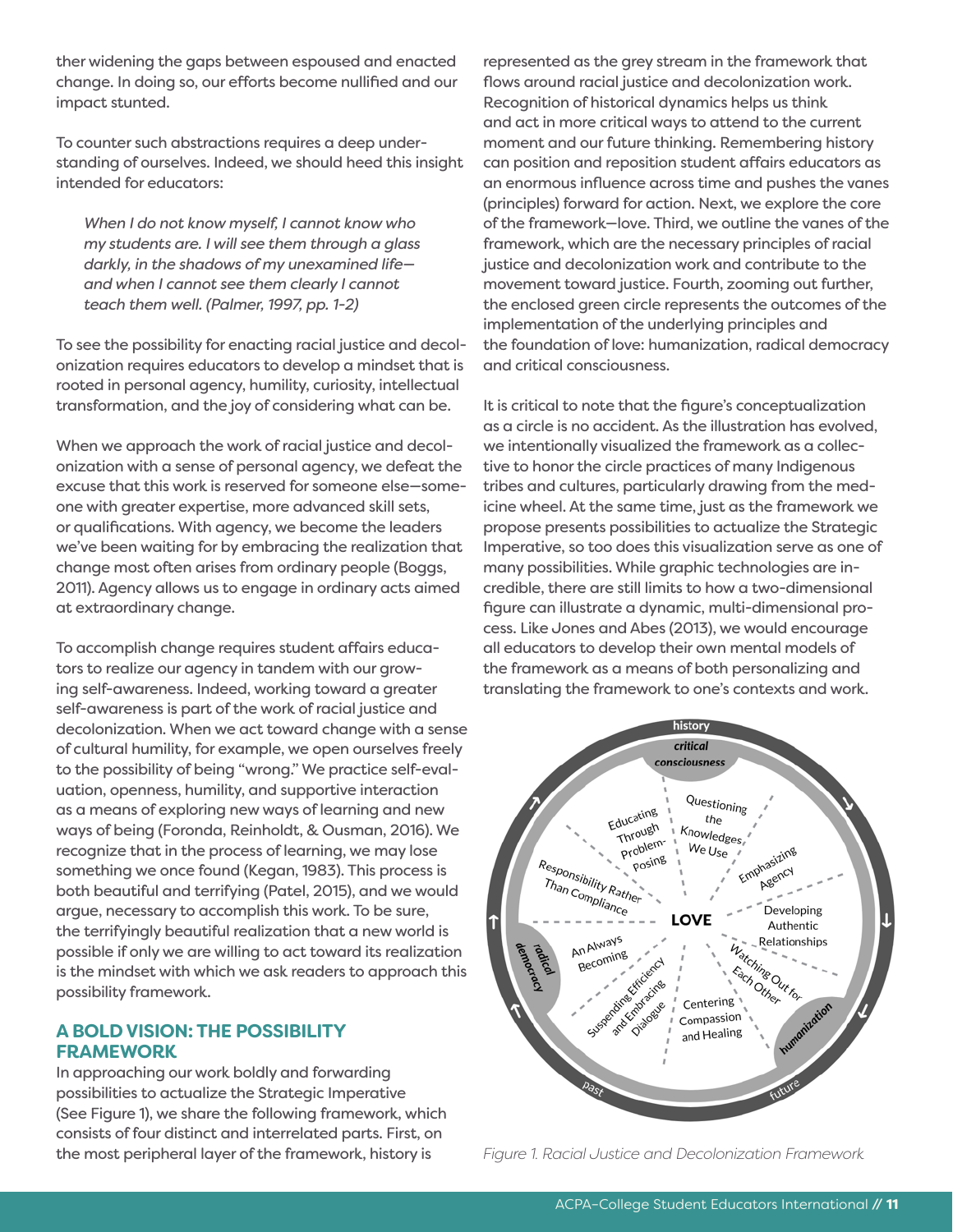# **ATTENDING TO HISTORY AND RECONCILING WITH THE PAST**

*Our responsibility, at this watershed in our history, is to face the past honestly and do the things necessary to heal ourselves and our planet. (Boggs, 2011, p. 164)*

As we gathered in Michigan, USA, to develop this document, we acknowledge that prior to the Treaty of Detroit in 1807, the land now known as Detroit was traditional territory of the Anishinaabek (Odawa, Potawatomi and Ojibwe), the Miami, the Peoria and Haudenosauneega Confederacy. We acknowledge the painful history of genocide and forced removal from this territory, and we honor and respect the many diverse Indigenous peoples still connected to this land.

We include a land acknowledgement at the beginning of this document as doing so is an historically accurate practice of recognizing the traditional Indigenous peoples of a place. Acknowledging place and land is a decolonizing act and an historical process (Fanon, 1963). Reconciliation with the past is important for healing, and we must recognize the history and legacy of colonialism in order to begin creating change within a settler colonialist society. As we look to the past, we must bring forth counternarratives to the carefully crafted falsity of our nation's history.

The act of aligning ourselves with history and the past can often be a difficult and uncomfortable experience, especially for those whose ancestors contributed to the pain and oppression of historically marginalized populations. Yet, it is a critical part of the decolonizing process. Understanding oneself as a part of the colonial past and present is extremely difficult for many people, but it is necessary to pause and sit in this discomfort (Patel, 2016). Beyond individual positioning within history, an immediate need exists for student affairs educators to begin engaging in conversations around forced removal and land occupation. The university system itself is a project of the settler colonial system and while Indigenous land is the literal foundation of the university, it is often the least discussed or examined element within university leadership (Yang, 2017). Conversations centered in decolonization must consistently be informed by history and involve the recognition of land and its relationship to Indigenous lifeways (Tuck & Yang, 2012).

# **THE CORE: LOVE IS THE FOUNDATION**

*To truly love we must learn to mix various ingredients– care, affection, recognition, respect, commitment, and trust, as well as honest and open communication. (hooks, 2011, p. 5)*

Council on Education, 1937) to Learning Reconsidered 2 (Keeling, 2006), the lineage of authors of the student affairs foundational documents articulated going beyond providing services for students. The thought leaders of the profession wanted to impart an ethic of care (Gilligan, 1977) onto students within a postsecondary community. As our understanding of students' needs continues to expand, it is not uncommon for students with whom we work (and at times educators) to come to us telling their stories and experiences of vulnerability, exclusion, and danger. When students share these stories, these experiences with us, our response is not: "Wait. Let me write a learning outcome related to your experience." Most often our response is grounded in care, affection, and problem-solving that extends the work of student learning in those moments.

As we envision the processes of racial justice and decolonization, it is clear that love is at the core of all we do. Many people reduce love to its amorous and romantic forms, one that is contained and operates between romantic and familial relationships (Tippett, 2016). Love also can exist between and among friends, extended family, kinship networks, and other forms of relationships. Love ultimately "requires discipline, concentration, patience, faith and the overcoming of narcissism. It isn't a feeling, it is a practice" (Fromm, 1956, p.116). Love is a way of being, it is the "sincere wish that another person [has] what they need to be whole and develop themselves to their best capacity for joy or whatever fulfillment they're seeking" (Spade, 2006, para. 12). We must not only resent and be angered at injustice; we must simultaneously be in love with justice, and we must love each other. If our desires for racial justice and decolonization are rooted solely in anger, we will exhaust ourselves before we reach a vision for a better world. While anger is a valid emotion, if our moves toward justice are solely rooted in it, we lose the potential to deal with the hurt, fear, rejection, humiliation, loss, disappointment, and other emotions that undergird it, thereby missing an opportunity for generative healing.

To be clear, love is not antithetical to anger. Love simultaneously can be gentle and fierce, where we are concerned for each other and yet accountable for our actions. Practicing love means investing in others, whether that investment shows up as support (e.g., helping a student or another person find ways to mediate their food insecurity) or challenge (e.g., addressing the ways white supremacy manifests interpersonally in hiring practices, budget allocations, and daily interactions). Choosing to act through an ethos of love is an act of bravery and boldness "because love is an act of courage, not of fear, love is [a] commitment to others" (Freire, 2008, p. 89).

From the first Student Personnel Point of View (American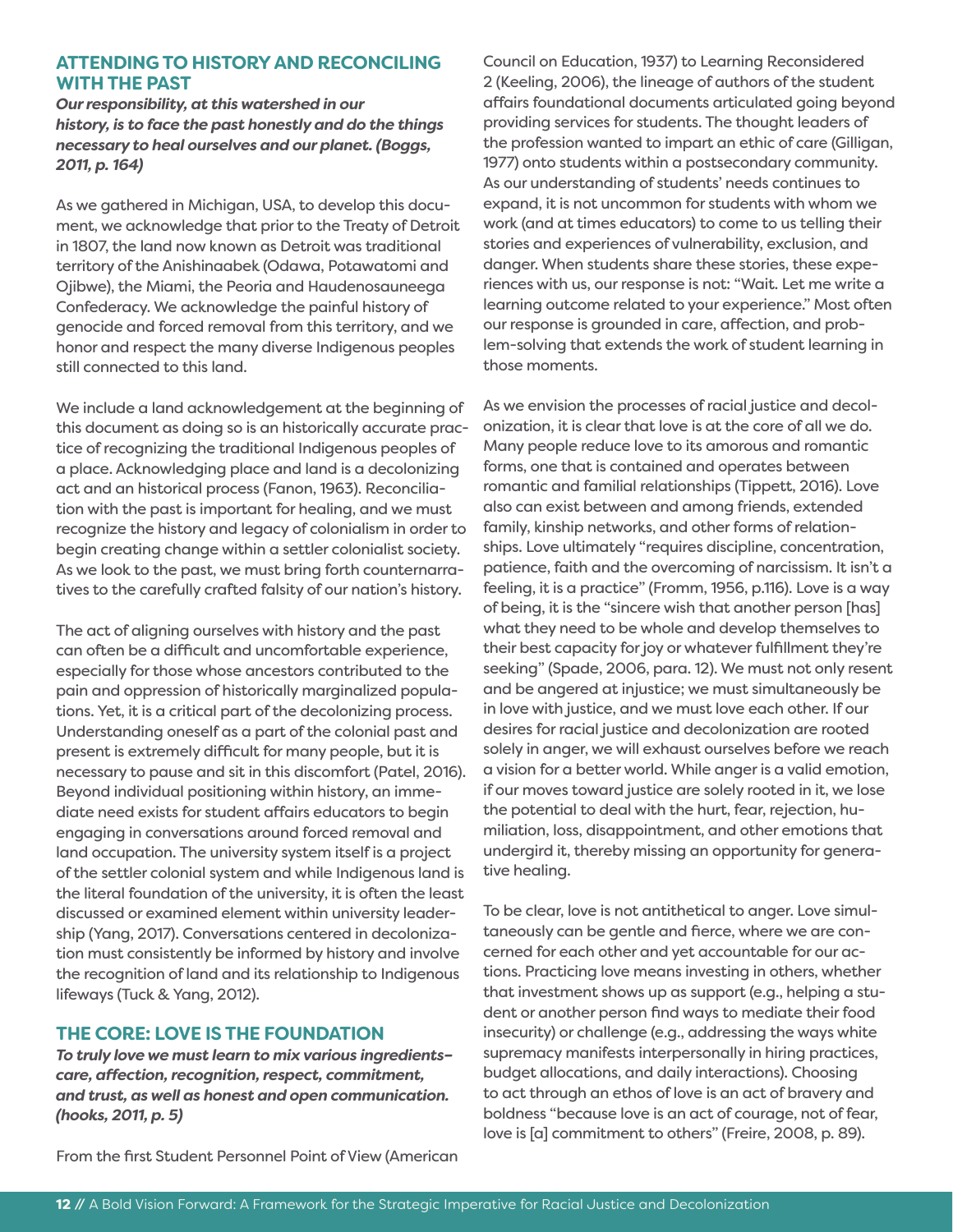# **GUIDING PRINCIPLES OF THE RACIAL JUSTICE AND DECOLONIZATION FRAMEWORK**

In this section, we describe the guiding principles, or vanes, of the possibility framework, and where appropriate, provide examples. We do not intend for these examples to be prescriptive or a checklist. Rather, we hope they inspire possibilities of what readers can do through the actualization of this framework. Once a student affairs educator builds self-awareness; understands how love is foundational to justice; and foregrounds the recognition of history and how history informs our present, then they can begin to integrate and/or strengthen their dedication to the spirit these principles bring to their daily practice. Taken together, this framework provides a light toward what is possible in student affairs, remembering other routes are possible.

Responsibility rather than compliance. This means to respond. Responsibility, in this framework, is to recognize our capacity to respond actively to injustice and inequity. Responsibility is about being and action and is an entirely different stance toward equity and justice than compliance. As student affairs educators responding to the right-now of settler colonialism and white supremacy and its manifestations in postsecondary education, we are called to responsibility rather than compliance.

**Responsibility as being.** To be responsible is to see ourselves as implicated in systems and structures of oppression, and therefore, as educators with the capacity to intervene, disrupt, and transform those systems. Being responsible puts the onus on us instead of on institutional leaders. We recognize that we can respond within our spheres of influence to transform the settings, policies, procedures and practices that we maintain and oversee. We recognize that as agents of change, we must use whatever platforms to which we are privy for the enactment of racial justice and decolonization. Further, to be responsible is supporting others who are being responsible. An affirmative stance toward those we supervise and advise compels us to remove the barriers that otherwise prevent them from seeing themselves as implicated actors, but also as actors who are capable of being transformed and of initiating transformation. Being responsible demonstrates an awareness that a situation or condition calls upon and calls out our ethical and moral responsibility. As the inspiring Reverend Doctor Martin Luther King, Jr. (1963) once said, "We have a moral responsibility to disobey unjust laws" imploring us to see responsibility as action.

Responsibility as action. Although it may not be an unjust law that we are confronted with as student affairs educators, we regularly face unjust policies, procedures and practices, as well as more subtle ways that students'

humanity and life chances are undermined and disregarded. The policy that some student organizations, typically those that center students of color, must have extra security for their large-scale events -- and to pay for it out of their meager budgets -- is but one example motivated by implicit racial bias. Directors, deans, vice presidents and chancellors are located to take action to challenge, disrupt, and eradicate such dehumanizing college and university policies. We must do more than just recognize that we are responsible for the maintenance of these systems. We must also use our platforms to take direct action against them. In concert with Angela Davis' hope and action, "You have to act as if it were possible to radically transform the world. And you have to do it all the time" (Anderson, 2014). Responsibility is a stance of always being ready and already in the way.

Seen in this way—as being and as action—responsibility is a higher moral and ethical imperative than compliance. Often informed by legality and motivated by insulating ourselves and/or the institution from a lawsuit, compliance produces policy and practices that do little to affect transformative change toward equity and justice. Compliance mandates instantiate normative ways of doing student affairs work and leaves in place and uninterrogated the pervasive enactments of power and privilege across our campuses that target racially minoritized students. By focusing our efforts on legal compliance, we miss the multitude of ways the law fails to address equity and justice. Compliance is the least of what we can do. Responsibility is what we are called to do.

Educating through problem-posing. Education systems within the US historically served as a deliberate tool to sustain and reinforce colonial white supremacy and racism (Wilder, 2013). Specifically, white settler logic viewed Indigenous peoples and people of color as intellectually inferior, savage, and uncivilized (John, 1999). While some white slave owners prohibited educational pursuits such as reading or writing, others created schools as a means of civilizing people of color and Indigenous peoples. One byproduct of this legacy of colonization and racism is what is referred to as "banking" employed as an educational model (Freire, 2008).

Banking is a pervasive and transactional approach to education, critiqued by Freire (2008), that assumes learners enter environments with little knowledge, experience or culture, positions educators as information experts, and assumes the best learning occurs when students accept and regurgitate the educator's disseminated information. Students in these environments have little opportunity to question or challenge educators' information or make contributions to knowledge. To educate through problem-posing aims to center liberation as a goal in edu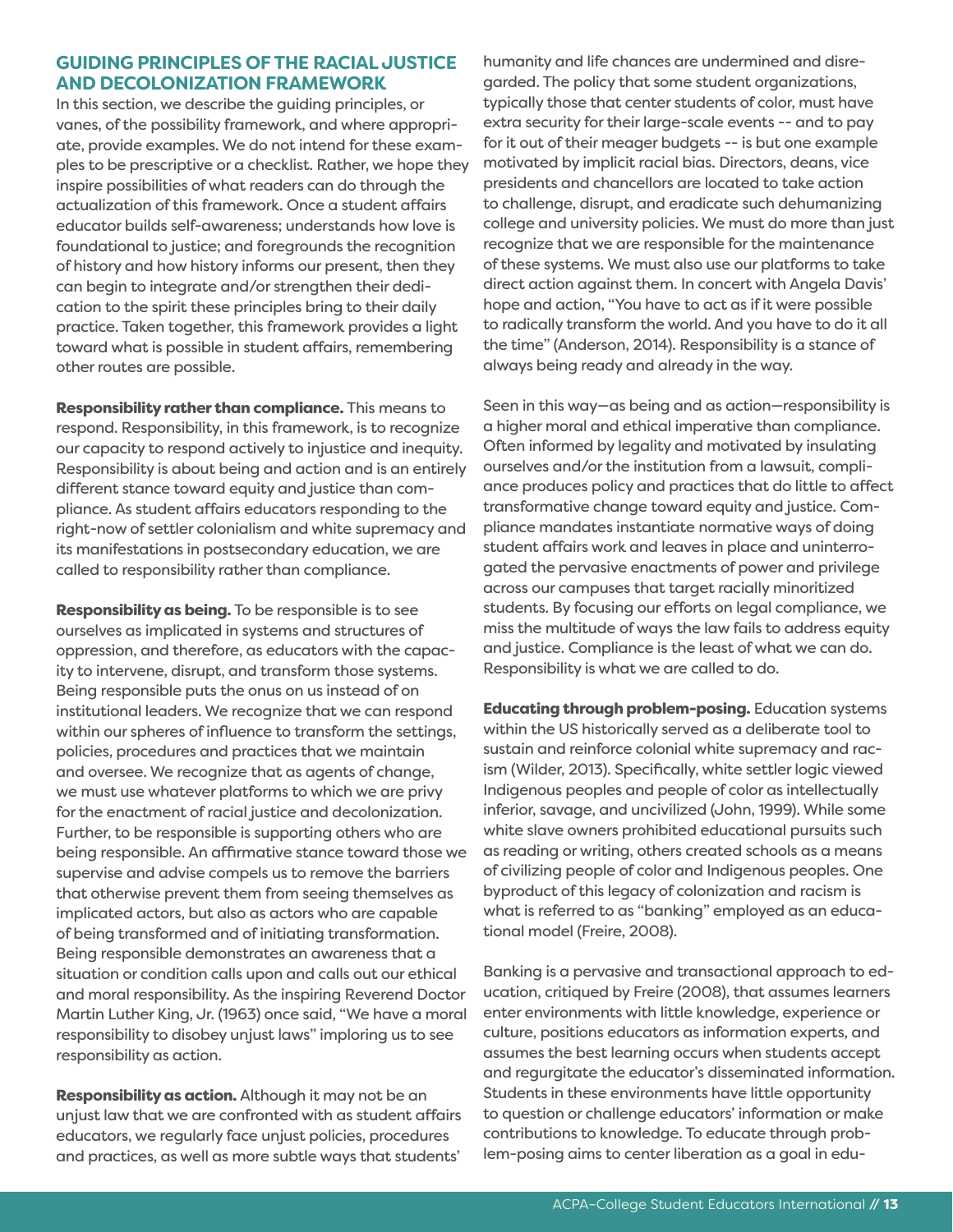cation where students are encouraged to apply critical thinking and question information. Problem-posing requires educators to develop intentional pedagogical shifts, such as decentering power in the space, viewing students as contributors and co-creators of knowledge, fostering multiple perspectives on subject areas, and encouraging students to question or challenge information. Humanizing students by acknowledging their perspective, voice, and agency to shape their learning experience requires dialogue over dictation.

While banking is often discussed through the context of the classroom, student affairs practices, specifically related to diversity education, also align with this model. One popular approach to diversity education on college and university campuses is simulation exercises (e.g., Tunnel of Oppression, Privilege Walks, Archie Bunker's Neighborhood, and so on). The goal of these activities is to recreate the conditions of social group dynamics to help college students gain an awareness of how oppression impacts the lived experiences of people with racially minoritized identities. These exercises center the learning on students who hold dominant social identities, trigger minoritized students, and most importantly, assume that students, regardless of their positionality, have little to no understanding of oppression dynamics prior to these activities. Mostly these exercises stem from a student affairs educators' positionality rather than what students want to learn about issues facing them in their everyday lives.

Educators centering problem-posing rather than banking might ask: what can pedagogy look like that uplifts rather than taxes students of color and Indigenous students? Program-posing requires all students to engage at the same levels and asks students what issues they want to address related to real world problems. How can educators' efforts better support student agency and contribute to the learning space? What aspects of an educator's approach may need to change to center problem-posing? Rather than simulation exercises, educators can create a space where judgment is discouraged and allows students to share their experiences or understanding of racism and colonization as a starting point.

Questioning the knowledges we use. In addition to thoughtful consideration of language in our written and spoken word, as student affairs educators, in and out of the classroom, we must critically consider the knowledges we use in practice and research and the paradigms on which our assumptions for both activities are based. One example of questioning the knowledges we use is based in the historical context of colonialism. Directly tied to cultural appropriation, (i.e., a person with a dominant identity who mimics or represents a minoritized group in a way that "reinforces psychological elements of the racist

ideology inherent in the colonialist project responsible for the oppression" (Leeuwen, 2015, para 12), it can cause irreparable damage to people with minoritized identities. Cultural appropriation mimics, mocks, stereotypes, and demeans Indigenous peoples and people of color, which makes them seem "less than" white people. College students engage in cultural appropriation when they imitate Native American headdress or wear Mexican sombreros, dress in Black face, or apply a bindi to their forehead. When white people engage in cultural appropriation, they often deny their racist behavior and its effect on the oppressed people they mock. Challenging cultural appropriation in all its forms is essential for racial justice and decolonization.

Another way to question the knowledges we use is through citational audits and review of research practices found in the literature. For those engaged in research, this means reviewing who we cite when presenting our research and being attentive to the diversity of resources in our citational practices. One way to draw attention to this detail is to recognize and cite appropriate original sources; when citing original sources, we must ensure that the knowledge drawn upon is not colonized knowledge. Indeed, Indigenous scholars have traced the creation of Maslow's Hierarchy of Needs to the elders of Blackfoot people (Blackstock, 2011).

White scholars have left many racially minoritized scholars out of the literature, deem them as not rigorous scholars, or view racially minoritized scholars as not making valuable contributions in their field (Hill Collins, 2002). Like the theft of cultural appropriation, it is a form of intellectual theft not to acknowledge and use the literature of student affairs scholars color. If we can acknowledge a history of erasure, then we must recognize a future of inclusion that redistributes power among all scholars within the field. Engaging in these citational practices acknowledges an "intellectual genealogy of feminism and antiracism . . . [in order to] acknowledge our debt to those who came before; those who helped us find our way" (Ahmed, 2017, pp. 15-16).

Finally, in addition to the research of many racially minoritized faculty not appearing in the literature until recently, student affairs educators should include critical paradigms in their work. This means paying attention to critical race theory (Delgado & Stefancic, 2013), postcolonialism (Hickling-Hudson, 1998), Chicana feminism (Anzaldúa, 1999), Black feminism (Collins, 2009), and Indigenous research (Minthorn & Shotton, 2018) to name a few.

**Emphasizing agency.** White supremacy, racism, and colonization are three systems of oppression that promote fear, silence, and notions of powerlessness within racially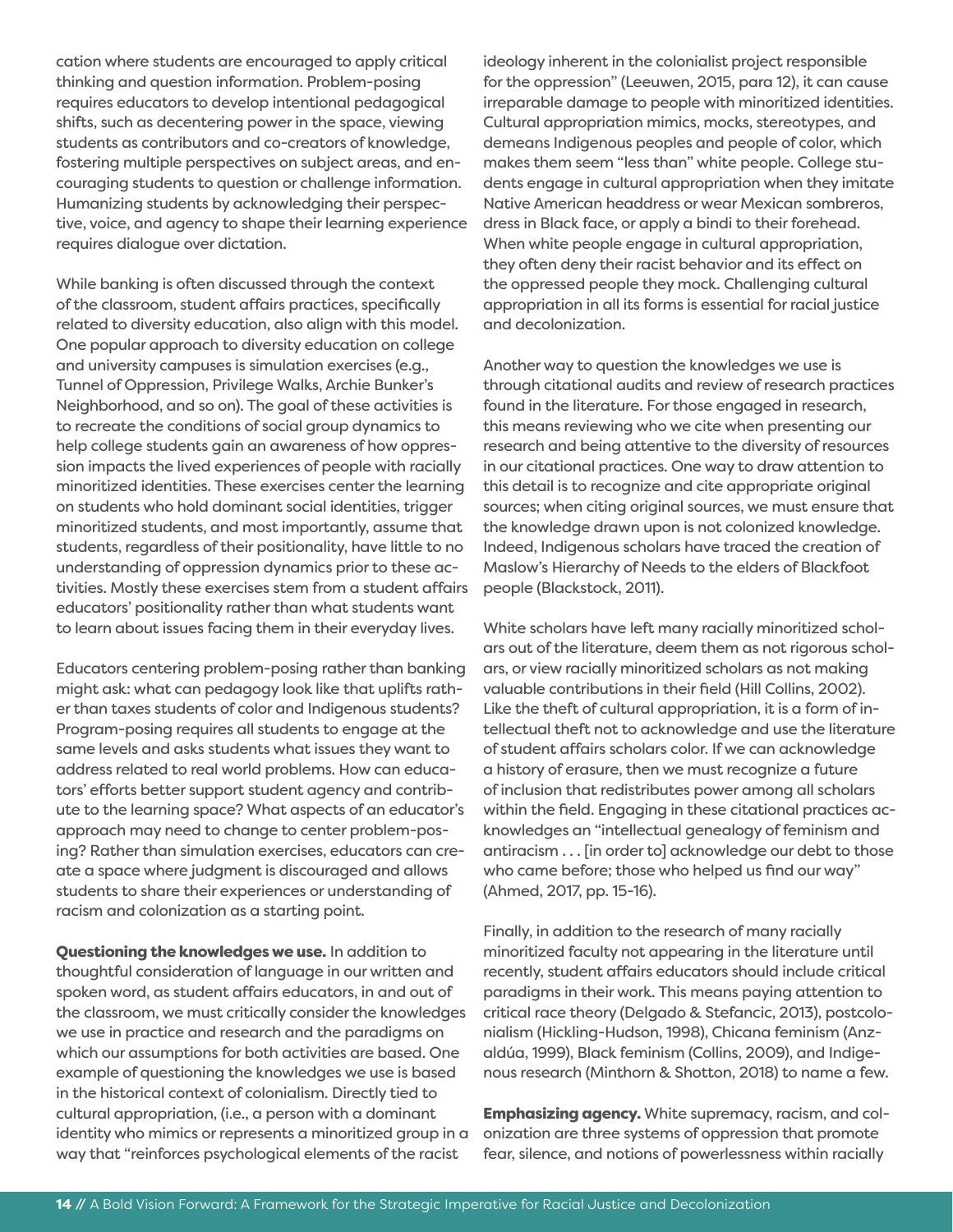minoritized and Indigenous peoples' lives (Young, 2000). In conjunction with pejorative beliefs and norms, social institutions, such as colleges and universities, historically created policies and procedures to deny access and facilitate stratified participation on campuses. Throughout history, minoritized and Indigenous peoples have pushed back against oppression before pushing back became a function of a larger, organized movement (Kendi, 2016). To emphasize agency means resisting oppression, naming the fears that preclude us from acting, and actualizing our power to foster change within our spheres of influence. To reiterate, emphasizing our agency is our responsibility, knowing that systems of oppression impinge upon our agency.

Student affairs educators often create policies intended to serve as a guidepost for how students should behave. These policies, while seemingly neutral, most often reinforce one-dimensional ways of being. For example, many campus administrators implement fire safety policies that prohibit open-flames and, by consequence, smudging in residence halls. This particular policy denies Indigenous students agency in making decisions about their own deeply spiritual practices. Student affairs educators create policies, in general, as a way to meet the needs of the greatest number of students and set limits on appropriate behavior in order to situate their administrative control. Therein lies the problem with policies—because they are based on serving the greatest number of students, policies are often not nuanced and responsive to the needs of minoritized and Indigenous students.

In the particular example above, one might believe the "correct" response, then, is to create a policy that allows Indigenous students to practice their spirituality in ways they deem best in residence halls. Our argument, however, is that the solution to problematic policies is not to create "better" policies. Rather, educators must question the basic nature of policies in the first place. What purpose do policies serve? Why was this particular policy created? Who is left out of this policy? Who benefits and who doesn't? How can we create policies that address the needs of all students, not just the majority? Asking these questions enables student affairs educators to understand the rationale behind policies, and in turn, question the premise upon which a policy is based.

One example where agency among students and faculty of color has shifted campus policy and practices is Davidson College's Student Initiative for Academic Diversity (SIAD). Identifying discrimination in faculty of color tenure practices and lack of social diversity in the curriculum, students of color used agency to voice these problematic conditions. Students also ultimately created a group and process to hold the institution accountable

for hiring processes to make sure the College fulfills commitment to racial justice through faculty and staff search processes. Through the identification of a problem (problem-posing), students utilized their agency effectively to shift a discriminatory policy. Out of love (i.e., the core of the possibility framework) and responsibility for each other, students made dynamic changes in the futures of many people of color from whom they, and generations of students to come, will learn.

Developing authentic relationships. When considering engaging in all components of the framework, we must engage in the development of authentic relationships that lead toward meaningful dialogue and actionable change. An inauthentic world is "unable to transform reality" (Freire, 2000, p. 87), although the necessary conditions for building authentic relationships—humility, faith, mutuality, trust, and critical thinking—are crucial. Holding these conditions is not so easy as systems of oppression influence us. Our past trauma, leading to a suspicion of intention, may keep us from developing authentic relationships. However, relationships over time, based in personal experience and identity, can lead to significant change.

One of the best ways to create authentic relationships is through humility and consciousness that "naming of the world, through which people constantly re-create that world, cannot be an act of arrogance" (Freire, 2008, p. 90). In this humility, educators must practice self-reflection about their own ignorance and stop projecting ignorance on others in the academy. While in dialogue on difficult topics, student affairs educators must be willing to listen to the contributions of others if they expect their voice to be heard. Engagement, especially among different levels in a student affairs organizational hierarchy, must be humble as no one is infallible and profoundly wise or full of ignorance and errant.

Faith, perhaps differently understood in student affairs, yet important in developing authentic relationships, is a "faith in humankind, faith in their power to make and remake, to create and re-create, faith in their vocation to be more fully human" (Freire, 2008, p. 90). True faith in the other is not a faith of no critique, but it is a faith that means "taking seriously what someone says" (hooks, 1994, p. 150) regardless of their position in life. Without faith that dialogue can move us all toward justice, the work outlined in this document is pointless. We must have faith the world can change, and we can change it together.

The togetherness of change leads to the concepts of mutuality and trust - relational components developed over time based in the actualization of humility and faith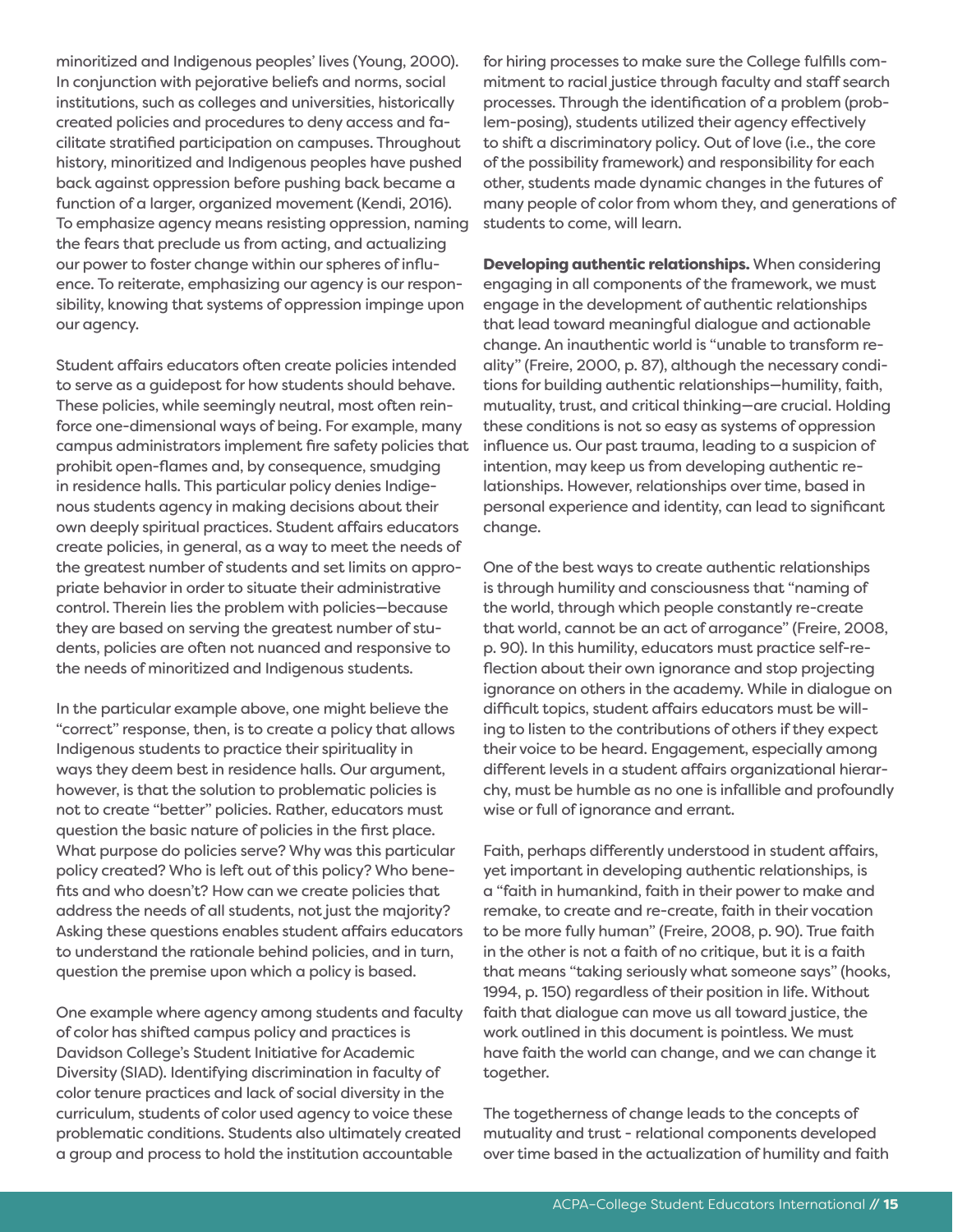and the acknowledgment of humanness. Mutuality and trust are based in laying bare our "concrete intentions" (Freire, 2008, p. 91). Put simply, our words must match our actions, as "loose and easy language about equality… [leads to a] credibility gap" (King, Jr., 1968, p. 11). Through cyclical dialogue and action, whereby conversations occur, action is taken, and then conversation is repeatedly used to improve, trust builds, and we can put into reality a changed world. Without these concretized intentions, in the form of democratic engagement, there is no trust. We must be able to imagine a world together as equal partners (Davis, 2016). In the scope of this document, to speak the words without living the essence of its message is to produce a farce and invalidates our purpose.

As student affairs educators, we might ask ourselves: What prevents us from developing authentic relationships on campus? What is needed to deepen connections? One example of engaging in building authentic relationships harkens to an outcome of this framework: humanization. When student affairs educators first enter campus, they are thrown into a whirlwind of new programs, policies, procedures and people. Often, the job overcomes the educator and there is potential to see ourselves only as a title rather than as human, where social identities like race and tribal affiliation are subversively minimized or ignored?. Engaging as title first treats us as a worker with no history, culture, or emotion (this is particularly problematic as racist and colonialist incidents and rhetoric proliferate the U.S. sociopolitical landscape). It also allows history to negatively affect future relationships, as politics and relationships that previously impacted the relationship continue. A first step to building an authentic relationship is to enter a space humbly open to the possibilities of mutuality, trust, and faith. By learning about the educator outside the context of the position, the chance to know them as a human appears. What family, experiences, knowledges, and opportunities can two people share in order to find linkages between position and purpose in order to move forward in racially just and decolonized ways?

Watching out for each other. To enact practices that advance racial justice and decolonization requires student affairs educators to move beyond fear and toward community. So often within justice-oriented work, fear stands as a barrier between ourselves and action. Acting as a powerful force, fear can convince us that we are alone in our endeavors or now is not the time to act. While at times, fear and danger to ourselves or others are true risks for consideration within our circumstances, many times the fear we are working against is internal. Fear of ignorance, fear of accountability, fear of disagreement, fear of conflict, and fear of the unknown, among others, dictate our (in)action.

To move past fear often requires relationships. When we know that we are not alone, when we know that someone else will "catch us" if we fall, working against fear becomes possible. Previously, we discussed building authentic relationships. Such relationships, when grounded in mutuality and trust, allow us to hold fear at bay and move forward knowing we are not alone. Next, we expound upon mutuality and trust in authentic relationships.

To create relationships of mutuality, we must be willing to watch out for each other. We can accomplish this by encountering each other in ways that are grounded in love, humility, and faith while dialogue, "becomes a horizontal relationship of which mutual trust between the dialoguers" (Freire, 2008, p. 91). This type of trust, which centers connection and humility, is central to an ethic of care within several Indigenous cultures (see: Tongan concepts of fakafekau'aki (connecting) and fakatokilalo (humility) (Mafile-o, 2004) and allows for the creation of authentic, mutually-bound communities.

When we encounter each other with trust and care, we can extend ourselves in new ways to build relationships that advance racial justice and decolonization. Within higher education, student affairs educators can build these types of communities through simple actions. We have seen colleagues do this by hosting dinners and study sessions for graduate students of color in their homes, extending invitations to host a lecture on campus about racial battle fatigue, or by simply checking in with a colleague after a particularly difficult meeting or act of violence in society. Put simply, these actions can take time and delay relational opportunities for wide systemic institutional change. Yet, such actions ultimately demonstrate care, provide opportunities for joint-learning, and remind us that change is possible through such mutuality requiring that "we speak and listen" (North, 2006, p. 526). When we speak, listen, and feel heard, we can also act.

Centering compassion and healing. Doing racial justice and decolonization work necessitates that we work to heal from trauma. Given the history of slavery, racism, and colonization, trauma is ingrained in people with racially and Indigenous minoritized identities. We cannot sufficiently do the work of racial justice and decolonization if we do not recognize this violence and trauma, as past hurts and trauma often find a way of entering into the present. For example, at the 2018 ACPA convention in Houston, ACPA leaders passed a resolution acknowledging past hurt, erasure, and pain toward Native and Indigenous peoples. Erasure and silencing of Native and Indigenous peoples in the organization continued to stymie any forward movement; this resolution was a way to begin healing. We share this example not to celebrate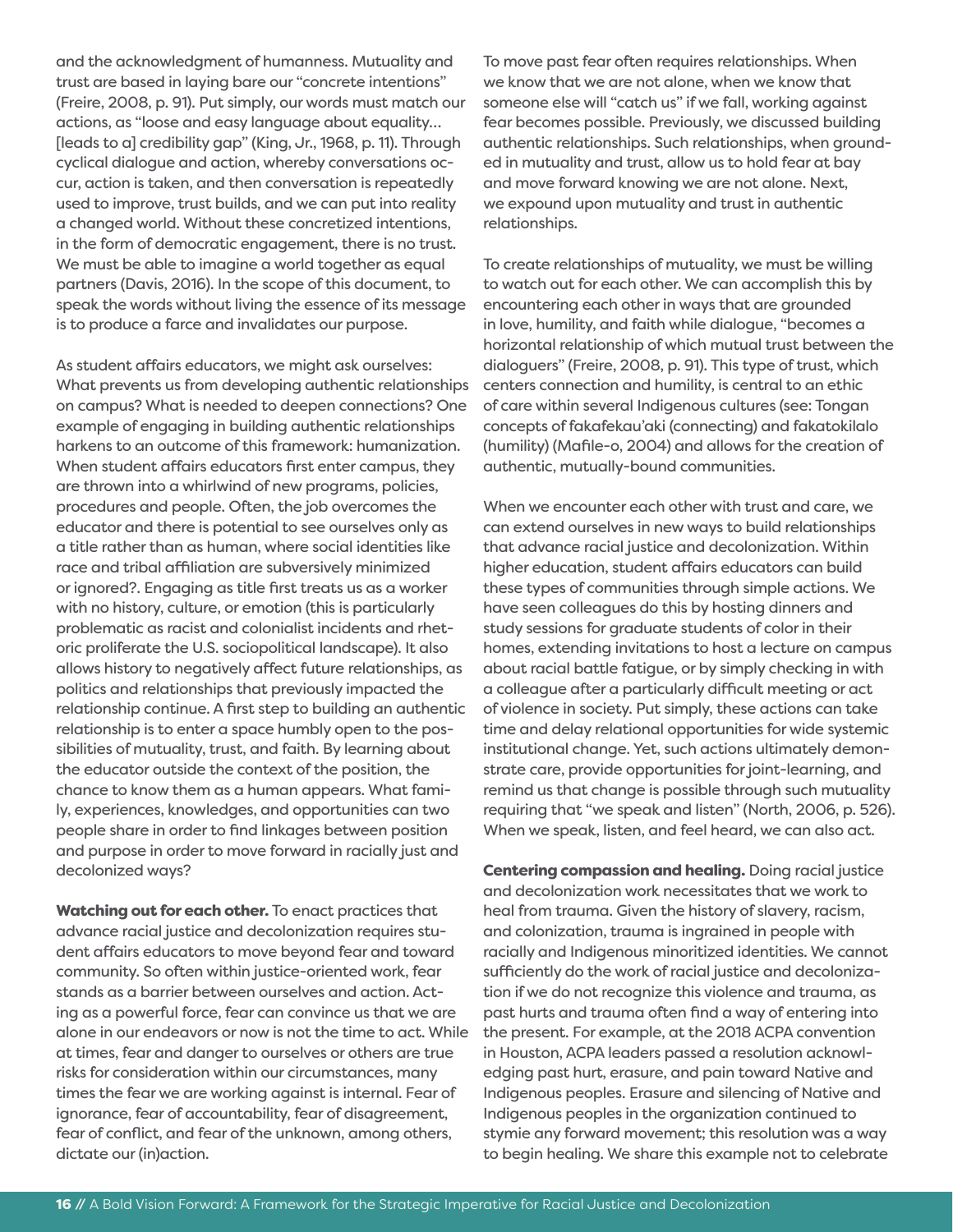this apology or pat ACPA on the back for doing it, but instead, to acknowledge how healing is impossible without naming the oppression and trauma and resisting the urge to become defensive.

A common phrase we hear and likely use ourselves is, "You're doing the best you can." Centering compassion in racial justice and decolonization work means treating ourselves with love, kindness, and extending ourselves grace. It also means embodying these principles when working in community with others. Questions that arise as we do this work include: Are we truly doing the best we can? How do we know we are? Are those we are in community with also really doing the best they can? How do we know someone is doing their best? Sometimes adopting this phrase, "you're doing the best you can," for ourselves or others is a way out of accepting responsibility for harm and trauma without actually doing the best we can do.

Acting with compassion means also holding people accountable for their missteps. As student affairs educators, we can be direct in our feedback, have high expectations for others, and still practice compassion. Compassion is not synonymous with nice. Instead, it means seeing someone's pain, trauma, and oppression and having a desire to alleviate it. At times, the way to alleviate this pain or trauma is to be honest with someone about how their actions are causing others' pain and trauma and loving them enough to believe they are capable of becoming more self-aware and changing so that they can, in fact, be doing the best they can. Sometimes, when we are treated poorly, it can be hard to act with compassion. However, when we act with compassion, we recognize that the reason someone hurt us often extends from another place of hurt that requires healing. We do not need to do the healing ourselves, but we can begin to understand the position someone comes from and help them with a way forward.

Bringing healing and compassion more closely together reveals helpful pathways. Healing is possible when we exude compassion for ourselves and others, yet extending compassion is tied to our energy. When student affairs educators of color and Indigenous student affairs educators are constantly navigating racist and colonized spaces, they may not have the energy, in their minoritized bodies, to practice compassion. As such, being in community is integral, as people with dominant identities (e.g., white student affairs educators) can shoulder some of the responsibility for being compassionate with their peers with similar identities.

Suspending efficiency and embracing dialogue. Some foundational conditions must exist in order to engage in meaningful and actionable change, starting with embracing dialogue. To be clear, dialogue without action lacks power, and efficient action, or any action, without dialogue has the potential to reinforce negative systems. The influence of advanced technology on communities "has made it possible for people to perform miracles, but it has impoverished us spiritually" (Boggs, 2012, p. 88). In what ways do student affairs educators, in their potential to develop students fully, actually place them in spiritual poverty? Dialogue, which provides the opportunity to understand others, is a way forward. Indeed, the creation of the Strategic Imperative for Racial Justice and Decolonization developed from dialogue and continues to unfold through dialogue.

Action and reflection happen simultaneously in dialogue. Dialogue is not an excuse not to change, but rather it is an intertwined component of change or rather makes it the "essence of revolutionary action" (Freire, 2008, p. 135). Therefore, we should not say, "Let's stop talking and begin doing" or even the opposite, "Let's stop doing and start talking." Helpful dialogue for change within a student affairs organization will be continuous and most effective among those who sit both horizontally and vertically within the organization. Dialogue that only occurs on a horizontal axis makes the legitimacy and validity of such dialogue suspect and the possibility for just change doubt-filled. Dialogue based in the conditions of authentic relationships (see above) leads to possibility.

Through dialogue, critical consciousness is developed and can produce a healthy democracy. Unfortunately, systems outside and inside higher education have commingled to create "governance, ideologies and pedagogies dedicated to constraining and stunting any possibility for developing among students those critical, creative, and collaborative forms of thought and action necessary for participating in a substantive democracy" (Giroux, 2013, para. 8).

In this context, we must incorporate dialogue as a powerful form of "intellectual fellowship" (hooks, 1994, p. 205) in order to combat the dehumanizing and efficient systems threatening to remove the necessary conditions for a democratic society and a healthy campus. An anti-dialogical system loves the dehumanization of people, kills creativity, erases culture and knowledge, and removes the agency of people to self-determine. The cost for this time-consuming feature is efficiency. Instead, we argue for dialogue that increases the creation of a critical consciousness; engages joint learning among those in dialogue; and views students and our colleagues in relation to the world, their culture, and histories.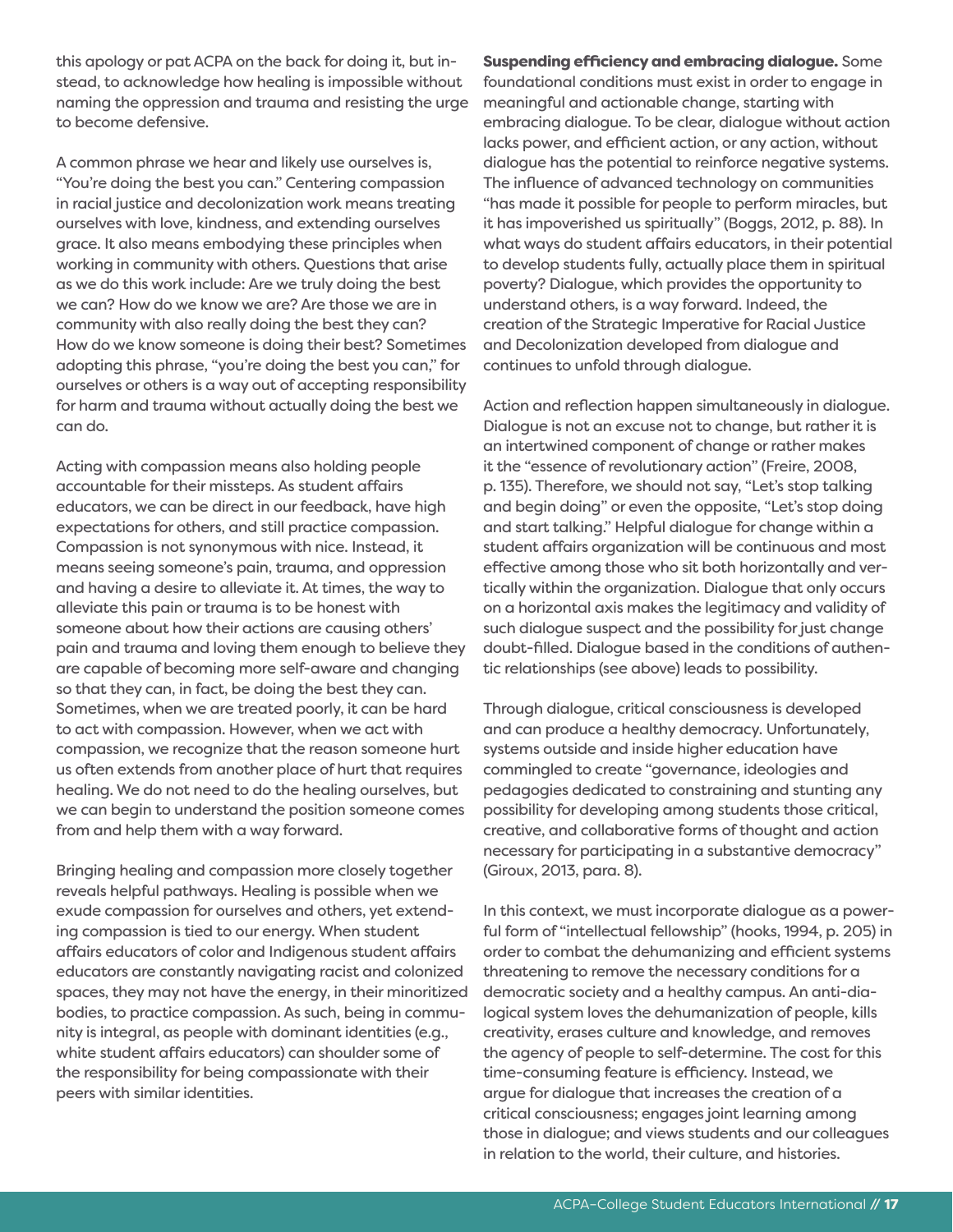All of these conditions are important and, we believe, necessary for a supportive environment for racial justice and decolonization in student affairs.

An always becoming. Within the proposed possibility framework, we emphasize that it is not meant to indicate an end point but a document open to dialogue and even change. Rather than educators pointing to this document and indicating that our work has come to a place of arrival, we emphasize as a tenet of this framework that racial justice and decolonization work represents a kind of becoming. In other words, rather than embracing this framework as a fixed solution to addressing colonization and racial injustice, we, as educators, must be open to a posture that embraces the impossibility of linearity, permanence, and end points. As white supremacy continues to evolve and shift systems, structures, and rhetoric to maintain colonial and racist structures in higher education and student affairs, so, too, must we continue to evolve (Alexander, 2010). Rather than remaining as static selves, which often precludes growth, 'becoming' emphasizes an always-developing form of resistance to complacency and normative structures.

White supremacy and racism will evolve to suit its needs and goals (Alexander, 2010). The moment we rely on any particular set ways of understanding racial injustice or colonization, other ways become obscured from analysis and criticism. Socialization in our study of history makes embracing always becoming challenging. Many of us are taught history is about immediate cause and effect, with a climax point demarcating one from the other. Rather, educators must embrace a view of history that is more fluid, rife with understandings of individual and collective agency, as well as forms of pushback from interconnected systems of oppression.

By taking up an ethos of always becoming, we, as student affairs educators, acknowledge we embrace multiplicities of practices, strategies, and ways of knowing that do not imply linear or permanent methods to addressing racial injustice and colonization. As the visualization of our possibility framework emphasizes, the work of decolonization and racial justice is not about getting from Point A to Point B. Instead, this difficult work concerns our ability to hold on to a restless, impatient, and enduring hopefulness of our contributions to a more just form of postsecondary, higher, and tertiary education (Stevenson, 2014).

# **ARTICULATING POSSIBLE AND DESIRED OUTCOMES**

The final section of this document is articulating possible and desired outcomes from our possibility framework. We contend that embracing the principles of the framework can yield outcomes of critical consciousness, radical democracy, and humanization.

### Critical Consciousness

Ideally, practicing the framework's guiding principles results in a more developed critical consciousness among student affairs educators. Critical consciousness is the process of developing an awareness of one's social identities and the societal conditions that create and sustain oppressive dynamics between social identity groups (hooks, 2010; Zúñiga, Nagda, Chesler, & Cytron-Walker, 2007). There are two simultaneous and interconnected sub-processes that occur in consciousness-raising: (1) coming to an understanding of one's social identities and their role in perpetuating oppression and (2) acquiring knowledge of historical and contemporary manifestations of systemic oppression.

One cycle of socialization describes how people are assigned specific social identity groups and taught how to perform these identities (Harro, 2013). These assignments are determined without any agency from that person and collude with longstanding socially constructed categories. From an early age and throughout life, messaging about social identities provides implicit and explicit rules of how these identities should perform in society, originating from interpersonal interactions, social institutions, media, laws, and cultural norms. When a person performs social identity roles as expected, they are "rewarded;" however, failure to perform will likely result in "punishment." For example, if a student of color is expected to accept an inferior racial status challenges authority or injustice, white people (and sometimes other people of color, too) might meet their resistance with discrimination or violence. Conversely, those who hold dominant social identities, particularly white people, and accept the privilege associated with these identities are rewarded through access to power, capital, and general safety, as examples. Indeed, socialization is a pervasive, consistent, self-sustaining cycle that often takes place unconsciously. Gratefully, it is possible to interrupt this cycle and move toward an empowering cycle of liberation by making a continual commitment to unlearning oppressive messaging and social action (Harro, 2013).

All people have learned to perform roles to sustain racism and colonization regardless of their positionality to power and privilege. Therefore, white people and settlers along with Indigenous and racial minoritized peoples must engage in and maintain critical consciousness in order to create a racially just and decolonized world. It is not enough to develop a critical consciousness; we, as educators, must move toward consciousness and liberation (Love, 2013): A liberatory consciousness enables humans to be aware of how oppression manifests in their world.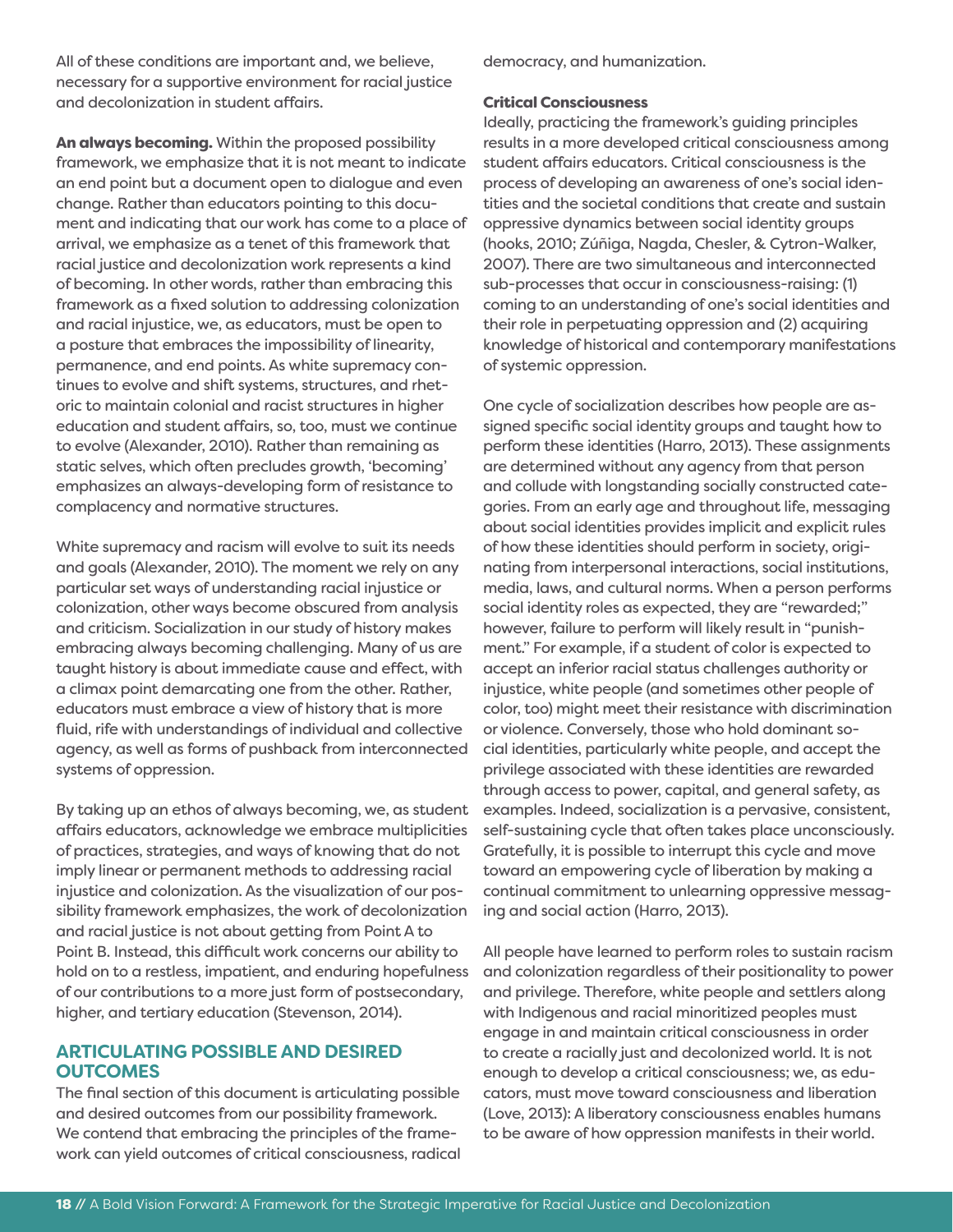This critical call to consciousness and action is imperative for student affairs educators who are often tasked with preparing college students for leadership and civic participation. Educators must not only come into awareness of their role in reproducing racism and colonization but also take concrete steps to identify and take action to shift how institutions create and exacerbate racism and colonization. Questions educators should consider are: who am I and how have my identities shaped my leadership in higher education? What is the history of my campus and how has it benefited from racism and colonization? What do I need to learn to begin to promote racial justice and decolonization in my work? How can I facilitate opportunities for students and colleagues to develop critical consciousness on race and colonization?

### Radical Democracy

The guiding principles enunciated above lead to greater manifestations of postsecondary, higher, and tertiary institutions as radical democracies that provide "deep education, not cheap schooling" (West, 1994). In fact, education can enliven "the practice of freedom" ( hooks, 1994). A radical democratic vision of higher education considers West's (2004) call to confront White supremacy and settler colonialism as major forces that subvert democracy. A radical democratic vision of higher education challenges conventional wisdom and stretches societal limits. In radically democratic colleges and universities, educators refute neoliberal and corporate perspectives on the purpose of higher education; thwart institutional self-interests for ever-greater expansion and gentrification of low-income communities of color and indigeneity; and support anti-authoritarian institutional policies and practices toward students.

Such a radically democratic practice of higher education makes three commitments: questioning, justice, and hope. The first, a commitment to questioning, requires us as student affairs educators to commit to the consistent and reflexive practice of self-examination. The institutions within which we do our work must also engage in critical processes of self-examination. Basically, a commitment to questioning engages us in the practice of critiquing institutional authority when it is engaged in plutocratic practices that serve the self-interest of elites, most often white people. Institutions can also critique the larger institutional systems of authority within which they operate. Some of our colleagues around the world are engaged in such critiques in defense of expanding access, sustainability, and a commitment to reciprocal community engagement.

The second commitment is to justice. When we seek justice, we go beyond equality and inclusion to rectify systematic and structural harm both committed in the past and that which is ongoing. Justice calls us to make ourselves responsible for being and acting in the moral interest of removing barriers that prevent minoritized members of our educational communities from exercising their own voices in defense of their agency.

The third commitment is to a hope that recognizes and affirms despair, but which believes fervently that another world is possible, making possible another way of practicing higher education. Drawing again on West (1994), it is a hope that speaks against nihilism to claim the possibility of a deep education producing outcomes of compassion, empathy, and fortitude. It is a hope that believes in the possibility that our institutional systems and structures can be transformed. It is a hope that this transformation will position us to take for granted the profound humanity of all members of the educational community.

### Humanization

The ability to understand another person fully requires us to know them as human. Unfortunately, there are historical threads of ontological inhumanness connecting historical settler colonialism and anti-Black racism to today's world and our college campuses (Duncan, 2017). To be clear, settler colonialism and racism require and thrive on seeing an entire group of people as non-human. As a result, each educator reading this document can evaluate what they believe is the reason for not engaging in just behaviors, using the principles outlined in this document as a guide. Ultimately, engaging in all aspects of the Strategic Imperative for Racial Justice and Decolonization leads to humanization.

*While the problem of humanization has always, from an axiological [i.e., ethical/value] point of view, been humankind's central problem, it now takes on the character of an inescapable concern…While both humanization and dehumanization are real alternatives, only the first is the people's vocation. (Freire, 2008, p. 43)* 

Dehumanization occurs within our history, but it is not the only thing we can draw from our history and it is not our destiny. What we can draw from and what we can work toward is its antithesis, humanization--that is the imperative.

Higher education and student affairs settings are good places where humanization can occur. It is a place for dialogue, for challenge, for love, for living. The process of humanization may be opaque at times; however, that does not mean that engaging the process is a futile activity. We must all "view the contradictions that emerge in the course of every struggle as a challenge to take Humanity to a higher plateau by creating a new ideal, a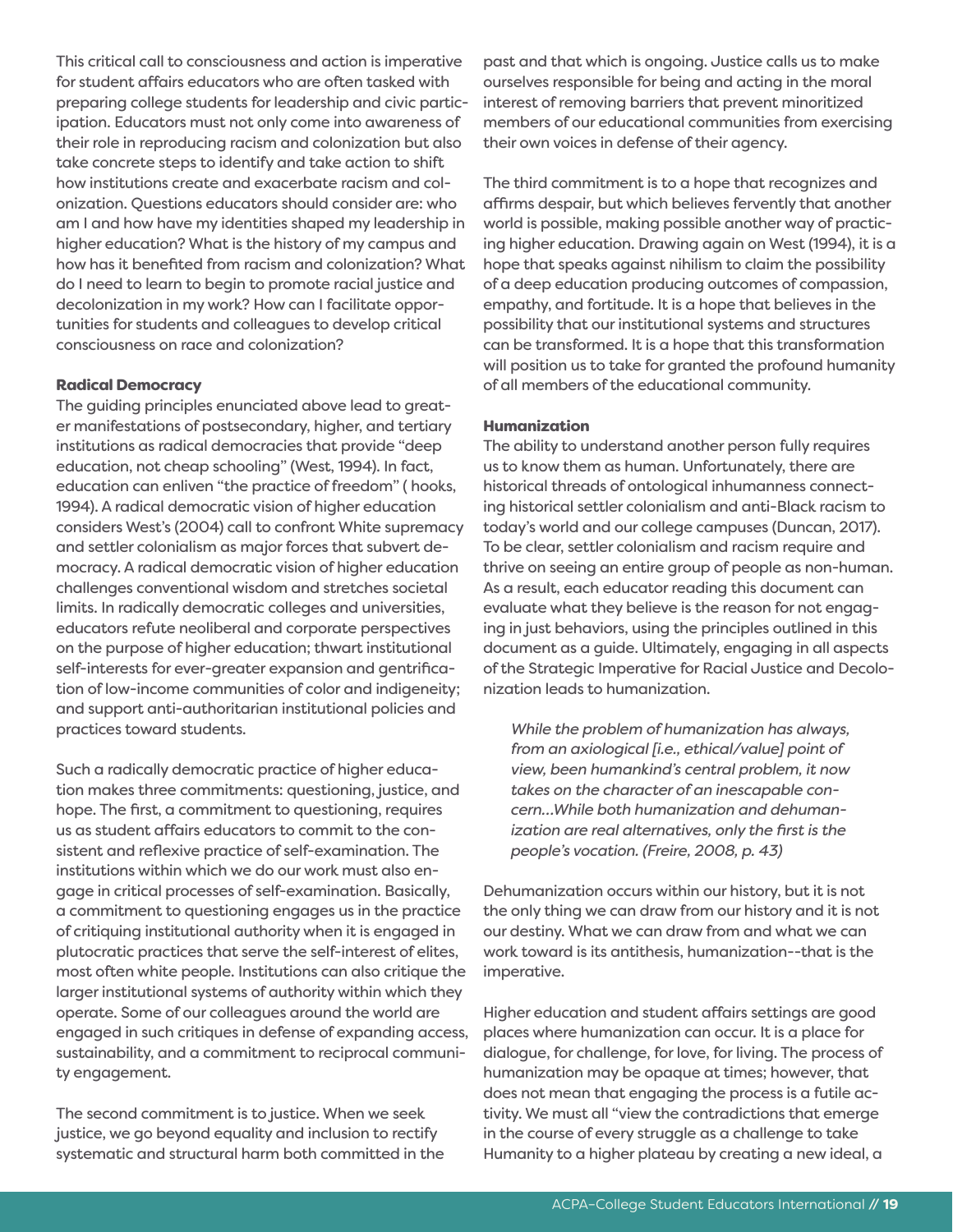new, more concrete universal vision of Freedom" (Boggs, 2012, p. 63). The process may be long, arduous, confusing, and nonlinear, but the process of humanization "means that we must be willing to see with our hearts and not only with our eyes" (Boggs, 2012, p. 97). We must each find a way to know each other, in our hearts, as full beings with value, importance, needs, and agency. A possible pathway begins with fully engaging the principles outlined in this document.

To be clear, student affairs it not inherently a humanizing field. In fact, many may argue that it is inherently dehumanizing. From some of the foundational theories that guide our field, to the way that money and efficiency override care, compassion, and dialogue, students, faculty, and staff in our field are treated as inhuman beings able to be stolen from; treated badly and paid less than their worth; and forced to enact violence upon themselves and their students through poorly conceptualized practices and pedagogy (Freire, 2008). Upon the laurels of social justice and inclusion student affairs as a profession rests (ACPA/NASPA, 2015). Upon the engaged process of humanization our society waits. What possibilities lie ahead if we know each other as human? What future can we imagine together? How much more do we all gain by engaging our interconnected pursuit of racial justice and decolonization?

#### **CLOSING**

Student affairs educators who read this document may see it as going too far while others may say it is not enough. Although we do not see the Strategic Imperative for Racial Justice and Decolonization as "the answer" on how to make change in student affairs and higher education, we believe if these steps are taken to implement this framework, student affairs educators and our institutions of higher education will have a solid beginning to move forward with a bold vision for the future. This framework document should not be seen as the document. Rather, it should be seen as the first of many works that take up the Strategic Imperative. Our sincerest hope is that you will go on this path with us.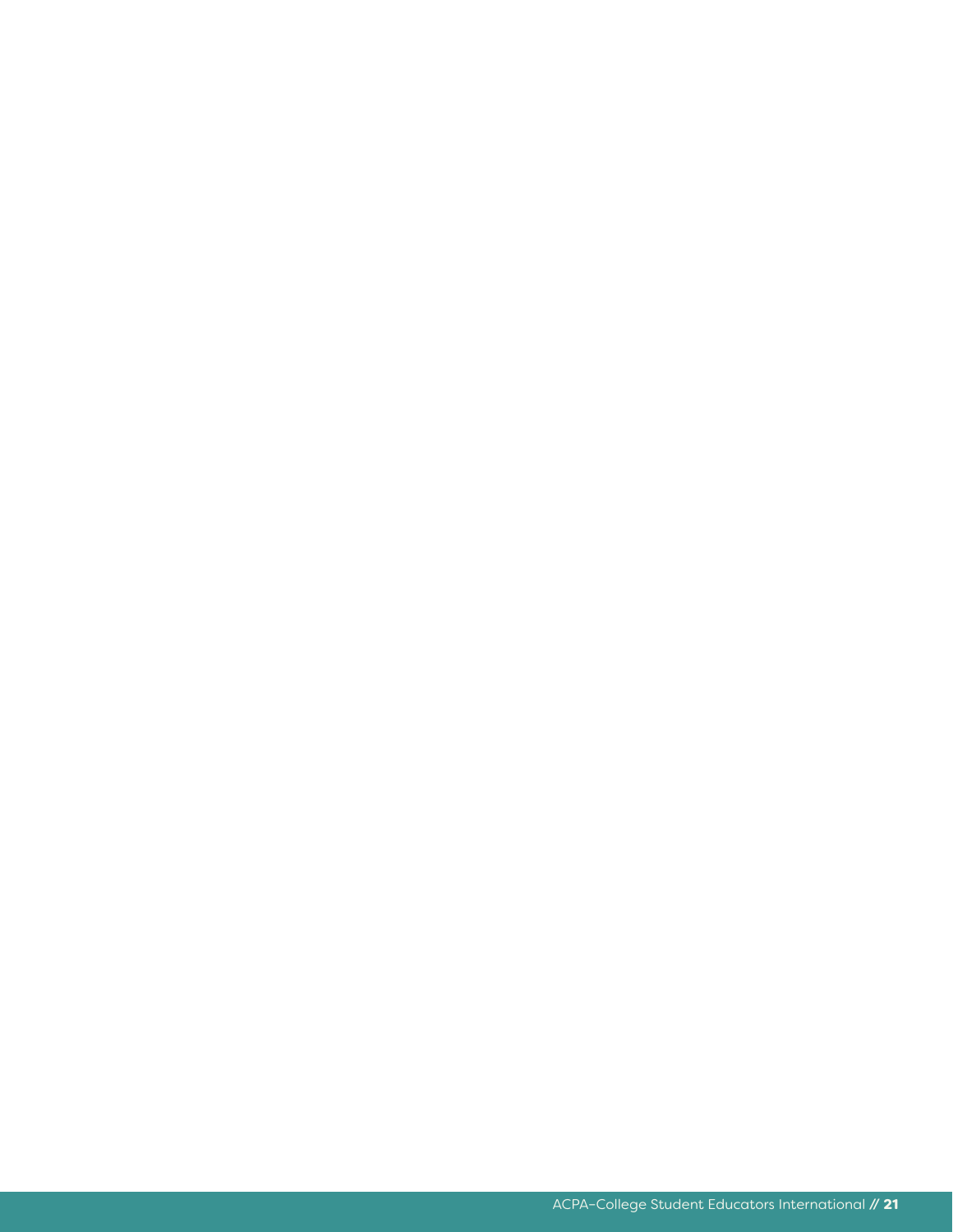# **REFERENCES**

ACPA & NASPA (2015). Professional competency areas for student affairs educators. Retrieved from http:// www.naspa.org/images/uploads/main/ACPA\_NASPAProfessional\_Competencies\_FINAL.pdf

Ahmed, S. (2017). *Living a feminist life*. Durham, NC: Duke University Press.

Alexander, M. (2012). *The new Jim Crow: Mass incarceration in the age of colorblindness.*New York, NY: The New Press.

Altbach, P. G. (2016). *Global perspectives on higher education*. Baltimore, MD: John Hopkins University Press. American Council on Education. (1937). *The student personnel point of view: A report of a*

*conference on the philosophy and development of student personnel work in college and university.* Retrieved from http://www.myacpa.org/files/student-personnel-point view1937pdf

Anderson, J. (2014, February 13). *Angela Davis talk at SIUC on Feb. 13, 2014* [video file]. Retrieved from https:// www.youtube.com/watch?v=6s8QCucFADc

Anzaldúa, G. (1987). *Borderlands: la frontera.* San Francisco, CA: Aunt Lute.

- Blackstock, C. (2011). The emergence of the breath of life theory. Journal of Social WorkValues and Ethics, 8(1), 1-16
- Boggs, G. L. (2011). *The next American revolution: Sustainable activism for the twenty-first century.* Los Angeles, CA: University of California Press.
- Collins, P. H. (2009). *Black feminist thought: Knowledge, consciousness and the politics of empowerment* (3rd ed.). New York, NY: Routledge.
- Davis, A. Y. (2016). *Freedom is a constant struggle: Ferguson, Palestine, and the foundations of a movement.* Chicago, IL: Haymarket Books.
- Delgado, R., & Stefancic, J. (Eds.). (2013). *Critical race theory: The cutting edge* (3rd ed.), Philadelphia, PA: Temple University.
- Duncan, G. A. (2017). Critical race ethnography in education: Narrative, inequality, and the problem of epistemology*.* In, A. D. Dixson, C. K. Rousseau, & J. K. Donner (Eds.), *Critical race theory in education: All God's children got a song* (2nd Ed). New York, NY: Routledge.
- Dunbar-Ortiz, R. (2014). *An Indigenous peoples' history of the United States*. Boston, MA: Beacon Press.

Fanon, F. (1963). *The wretched of the earth.* New York, NY: Grove Press.

- Foronda, C., Reinholdt, M. M., & Ousman, K. (2016). Cultural humility: A concept analysis. *Journal of Transcultural Nursing*, 27(3), 210-217.
- Freire (2000). *Pedagogy of the oppressed* (30th anniversary edition). New York, NY: Continuum.

Freire (2008). *Pedagogy of the oppressed* (50th anniversary edition). New York, NY: Continuum.

Fromm, E. (1956). *The art of loving*. New York, NY: HarperCollins.

- Gilligan, C. (1977). In a different voice: Women's conceptions of self and morality. *Harvard Educational Review*, 47, 481-517.
- Giroux, H. (2013, August 23). *When schools become dead zones of the imagination: A critical pedagogy manifesto.* Retrieved from: www.freireproject.org/henry-a-giroux-when schools-become-dead-zones of-the-imagination-a-critical-pedagogymanifesto/
- Hamer, J. F., & Lang, C. (2015). *Race, structural violence, and the neoliberal university: The challenges of inhabitation*. Critical Sociology, 41, 897-912.
- Harris, C. I. (1993). *Whiteness as property*. Harvard Law Review, 106, 1707-1791.
- Harro, B. (2013). The cycle of socialization. In M. Adams, W. J. Blumenfeld, C. Castañeda, H.W. Hackman, M. L. Peters, & X. Zúñiga (Eds.), *Readings for diversity and social justice* (3rd ed., pp. 45-52). New York, NY: Routledge.
- Hickling-Hudson, A. (1998). When Marxists and postmodern theories won't do: The potential of postcolonial theory for educational analysis. *Discourse Studies in the Cultural Politics of Education*, 19, 327-339.
- hooks, b. (1994). *Teaching to transgress: Education as the practice of freedom*. New York, NY: Routledge.

hooks, b. (2000). *All about love: New visions*. New York, NY: HarperCollins.

hooks, b. (2010). *Teaching critical thinking: practical wisdom*. New York, NY: Routledge.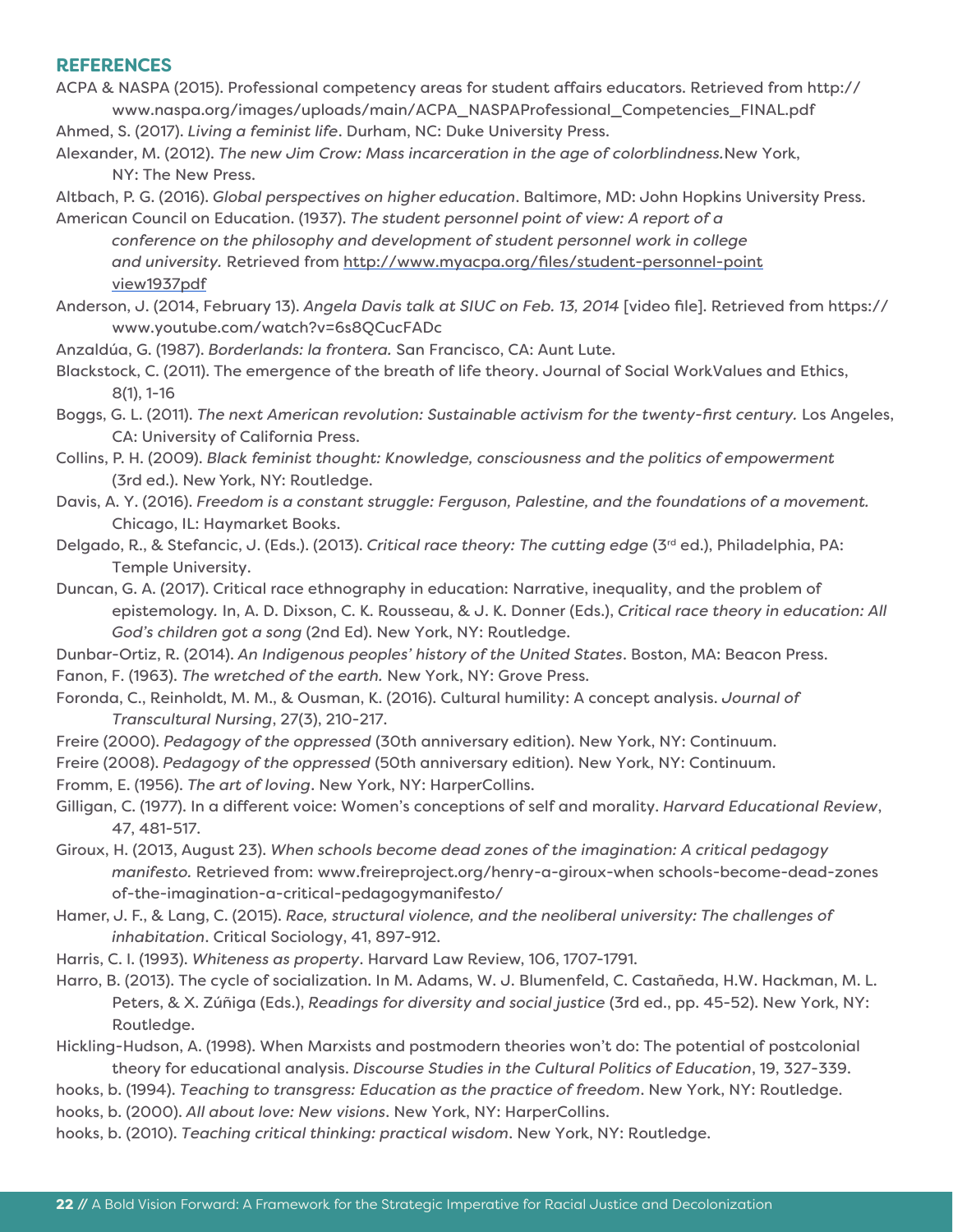- John, B. M. (1999). The construction of racial meaning by Blacks and whites in plantation society. In T. J. Durant & J. D. Knottnerus (Eds.), *Plantation society and race relations: The origins of inequality* (pp. 41-52). Westport, CT: Praeger.
- Jones, S. R., & Abes, E. S. (2013). *Identity development of college students: Advancing frameworks for multiple dimensions of identity*. San Francisco, CA: Jossey-Bass.
- Kauanui, J. K. (2016). "A structure, not an event": Settler colonialism and enduring indigeneity. *Lateral*, 5(1).
- Keeling, R. P. (Ed.) (2006). *Learning reconsidered 2: Implementing a campus-wide focus on the student experience.* Washington, DC: ACPA, ACUHO-I, ACUI, NACA, NACADA, NASPA, and NIRSA.
- Kegan, R. (1983). *The evolving self: Problem and process in human development.* Cambridge, MA: Harvard University Press.
- Kegan, R., & Lahey, L. L. (2001). *How the way we talk can change the way we work: Seven languages for transformation.* Hoboken, NJ: John Wiley & Sons.
- Kendi, I. X. (2016). S*tamped from the beginning: The definitive history of racist ideas in America.* New York, NY: Nations Books.
- King, Jr., M. L. (1963). *Letter from a Birmingham jail.* Retrieved from https://kinginstitute stanford.edu/king-papers/documents/letter-birmingham-jail
- Leeuwen, N. V. (2015, October 27). What is cultural appropriation. Philosophy Talk. Retrieved from https://www.philosophytalk.org/blog/what-cultural-appropriation
- Love, B. J. (2013). Developing a liberatory consciousness. In M. Adams, W. J. Blumenfeld, C. Castañeda, H. W. Hackman, M. L. Peters, & X. Zúñiga (Eds.), *Readings for diversity and social* justice (3<sup>rd</sup> ed., pp. 601-605). New York, NY: Routledge.
- Manion, J. (2018, November 27). *The performance of transgender inclusion: The pronoun go round and the new gender binary.* Public Seminar. Retrieved from http://www publicseminarorg/2018/11/the-performance-of-transgender-inclusion/?fbclid=IwAR2 MQv9b69DgtjVODeSf1XjkXY-4r60Uh9\_eFQWygYR5P\_lT5TYkqOpGI
- Minthorn, R. S., & Shotton, H. J. (2018). *Reclaiming Indigenous research in higher education.* New Brunswick, NJ: Rutgers University Press.
- Mafile-o, T. (2004). *Exploring Tongan social work: Fakafekau'aki (Connecting) and Fakatokilalo (Humility).* Qualitative Social Work, 3(3), 239-357.
- North, C. E. (2006). *More than words? Delving into the substantive meaning(s) of "social justice" in education.* Review of Educational Research, 76(4), 507-535.
- Ordorika, I., & Lloyd, M. (2015). International rankings and the contest for university hegemony. *Journal of Education Policy*, 30(3), 385-405.
- Palmer, P. J. (1997). The heart of a teacher: Identity and integrity in teaching. *Change Magazine*, 29(6), 14-21.
- Patel, L. (2015). *Decolonizing educational research: From ownership to answerability.* New York, NY: Routledge.
- Pillow, W. (2003). Confession, catharsis, or cure? Rethinking the uses of reflexivity as methodological power in qualitative research. *International Journal of Qualitative Studies*, 16(2), 175-196.
- Poon, O. A., Segoshi, M. S., Tang, L., Surla, K. L., Nguyen, C., & Squire, D. D. (2019). Asian Americans, affirmative action, and the political economy of racism: A multidimensional model of raceclass frames. *Harvard Educational Review*, 89(2), 201-226.
- Spade, D. (2006). *For lovers and fighters* [Web log post]. Retrieved form http://www polyamoryonline.org/articles/lovers\_fighters.html
- Squire, D. (2016). Engaging race and power in higher education organizations through a critical race institutional logics perspective. *Journal of Critical Scholarship on Higher Education and Student Affairs*, 2(1), 106-123.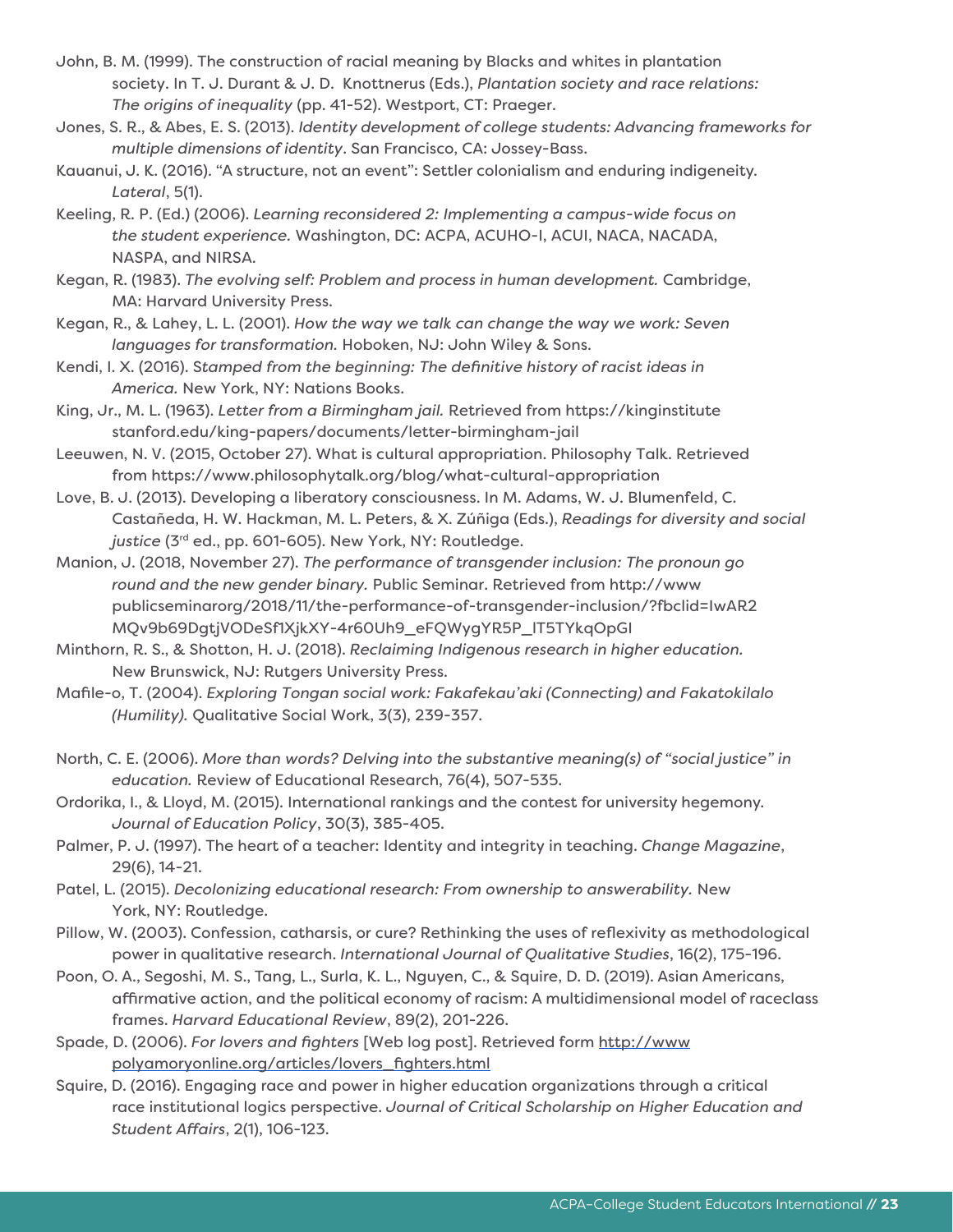- Squire, D., Williams, B, & Tuitt, F. (2018). Plantation politics and neoliberal racism in higher education: A framework for reconstructing anti-racist institutions. *Teachers College Record*, 120(14), 1-20.
- Steinman, E. W. (2015). Decolonization not inclusion: Indigenous resistance to American settler colonialism. *Sociology of Race and Ethnicit*y, 2, 219-236.

Stevenson (2014). *Just mercy: A story of justice and redemption.* New York, NY: Spiegel & Grau.

TallBear, K. (2015). An Indigenous reflection on working beyond the human/not human. *GLQ: A Journal of Lesbian and Gay Studies*, 21(2-3), 230-235.

- Tengan, T. P. K. (2008). Re-membering Panalā'au: Masculinities, nation, and empire in Hawai'i and the Pacific. *The Contemporary Pacific*, 20(1), 27-53.
- Tippett, K. (2016). *Becoming wise: An inquiry into the mystery of art and living.* New York, NY: Penguin Random House.
- Tuck, E., & Yang, K. W. (2012). Decolonization is not a metaphor. *Decolonization: Indigeneity, Education & Society*, 1(1), 1-40.
- West, C. (1994). *Cornel West part one. Address at the Slave Theater.* Retrieved from https:/ www.youtube.com/watch?v=JwekemDI3pI

West, C. (2004). *Democracy matters.* New York, NY: Penguin Books.

- Wilder, C. S. (2014). *Ebony and ivy: Race, slavery, and the troubled history of America'suniversities.* New York, NY: Bloomsbury Press.
- Wolfe, P. (2006). Settler colonialism and the elimination of the native. *Journal of Genocide Research*, 8, 387-409.

Yang, K. W. (2017). *A third university is possible.* Minneapolis, MN: University of Minnesota Press.

Young, I. M. (2000). Five faces of oppression. In M. Adams, W. J. Blumenfeld, R. Castañeda, H. W. Hackman, M. L. Peters & X. Zúñiga (Eds.), *Readings for diversity and social justice: An anthology on racism, antisemitism, sexism, heterosexism, ableism and classism* (pp. 35-49). New York, London: Routledge.

Zúñiga, X., Nagda, B., Chesler, M., & Cytron-Walker, A. (2007). *Educational goals of intergroup dialogues. In Intergroup dialogue in higher education: Meaningful learning about social justice* (pp. 9-18). ASHE-ERIC report series. San Francisco, CA: Jossey-Bass.